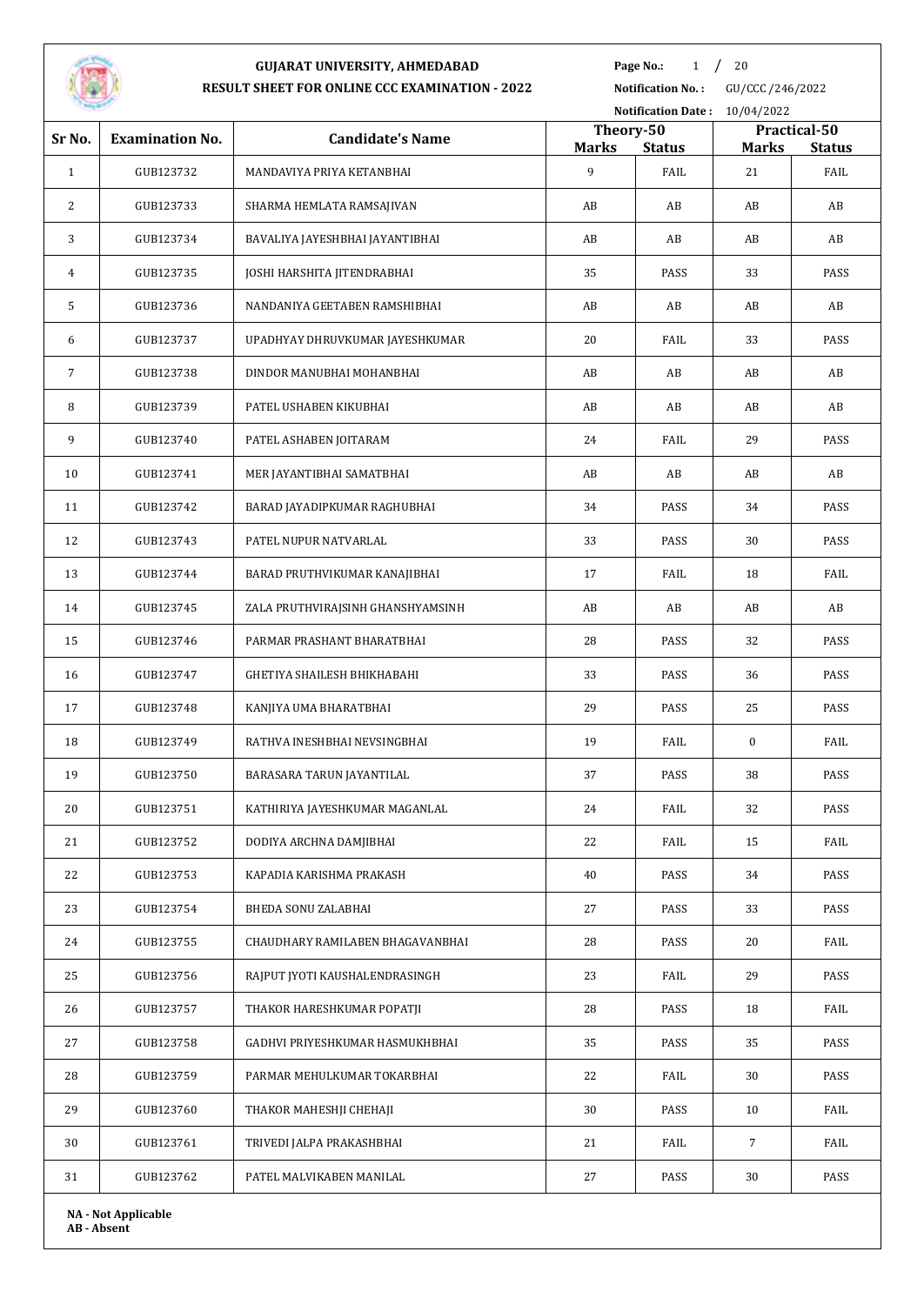

**Page No.:** 2  $/$  20

| Sr No.<br>32<br>33 | <b>Examination No.</b><br>GUB123763 | <b>Candidate's Name</b>           | Theory-50<br><b>Marks</b> | <b>Status</b> | <b>Marks</b> | Practical-50        |
|--------------------|-------------------------------------|-----------------------------------|---------------------------|---------------|--------------|---------------------|
|                    |                                     |                                   |                           |               |              |                     |
|                    |                                     | PARMAR PARULBEN MAHENDRABHAI      | AB                        | AB            | AB           | <b>Status</b><br>AB |
|                    | GUB123764                           | DHADHAL MAHAVIR BHARATBHAI        | 30                        | PASS          | 29           | PASS                |
| 34                 | GUB123765                           | PATEL MILANKUMAR NATVARBHAI       | 20                        | FAIL          | 25           | PASS                |
| 35                 | GUB123766                           | RATHAVI MANSI RAJUBHAI            | 33                        | PASS          | 34           | PASS                |
| 36                 | GUB123767                           | PATEL GIRISHKUMAR GOVABHAI        | 31                        | PASS          | 28           | PASS                |
| 37                 | GUB123768                           | KATERIYA GULABBHAI HUSHABHAI      | AB                        | AB            | AB           | AB                  |
| 38                 | GUB123769                           | <b>GOSAI PAYALBEN BHARATABHAI</b> | AB                        | AB            | AB           | AB                  |
| 39                 | GUB123770                           | CHAUHAN CHHAGANBHAI RAJABHAI      | AB                        | AB            | AB           | AB                  |
| 40                 | GUB123771                           | KAMBALIYA MITALBEN LAKHMANBHAI    | AB                        | AB            | AB           | AB                  |
| 41                 | GUB123772                           | RATHAVA NAGINBHAI KANUBHAI        | 26                        | PASS          | 32           | PASS                |
| 42                 | GUB123773                           | CHAUHAN REENABEN ANUJBHAI         | 25                        | PASS          | 33           | PASS                |
| 43                 | GUB123774                           | PATEL KAUMIKKUMAR DAHYABHAI       | 39                        | PASS          | 35           | PASS                |
| 44                 | GUB123775                           | KAMALIYA SONAL KANUBHAI           | AB                        | AB            | AB           | AB                  |
| 45                 | GUB123776                           | KOTAD PRIYANKABEN RAMESHBHAI      | AB                        | AB            | AB           | AB                  |
|                    |                                     |                                   |                           |               | AB           | AB                  |
| 46                 | GUB123777                           | PARMAR SIDHDHARAJSINH KIRITKUMAR  | AB<br>36                  | AB            |              |                     |
| 47                 | GUB123778                           | CHAUHAN RANDIPSINH BHIKHUSINH     |                           | PASS          | 33           | PASS                |
| 48                 | GUB123779                           | RABARI SURESHBHAI MALAJI          | 26                        | PASS          | 29           | PASS                |
| 49                 | GUB123780                           | BHUVA VISHALKUMAR DINESHBHAI      | 25                        | PASS          | 26           | PASS                |
| 50                 | GUB123781                           | CHUDASAMA SATYAJITSINH NAGBHA     | 24                        | FAIL          | 25           | PASS                |
| 51                 | GUB123782                           | PARMAR DEEPAKKUMAR BHIKHABHAI     | 20                        | FAIL          | 18           | FAIL                |
| 52                 | GUB123783                           | KAMALIYA SONAL KANUBHAI           | 25                        | PASS          | 33           | PASS                |
| 53                 | GUB123784                           | SHIYAL ARUNABEN GANESHBHAI        | 21                        | FAIL          | 25           | PASS                |
| 54                 | GUB123785                           | PATEL PIYUSHKUMAR VASTABHAI       | 30                        | PASS          | 29           | PASS                |
| 55                 | GUB123786                           | PANDOR ASHOKKUMAR HARJIBHAI       | AB                        | AB            | AB           | AB                  |
| 56                 | GUB123787                           | CHAVDA DIPAKKUMAR GOVINDBHAI      | AB                        | AB            | AB           | AB                  |
| 57                 | GUB123788                           | PATEL SANDIPKUMAR SOMABHAI        | 21                        | FAIL          | 33           | PASS                |
| 58                 | GUB123789                           | BAROT AMITKUMAR ARUNBHAI          | 28                        | PASS          | 21           | FAIL                |
| 59                 | GUB123790                           | NAGALANI MANISHBHAI CHANDUBHAI    | AB                        | AB            | AB           | AB                  |
| 60                 | GUB123791                           | RATHAVI RIDDHIBEN RAJUBHAI        | 18                        | FAIL          | 31           | PASS                |
| 61                 | GUB123792                           | MAKVANA HARESHKUMAR KANTILAL      | 34                        | PASS          | 29           | PASS                |
| 62                 | GUB123793                           | PARMAR REENA DINESHBHAI           | 34                        | PASS          | 33           | PASS                |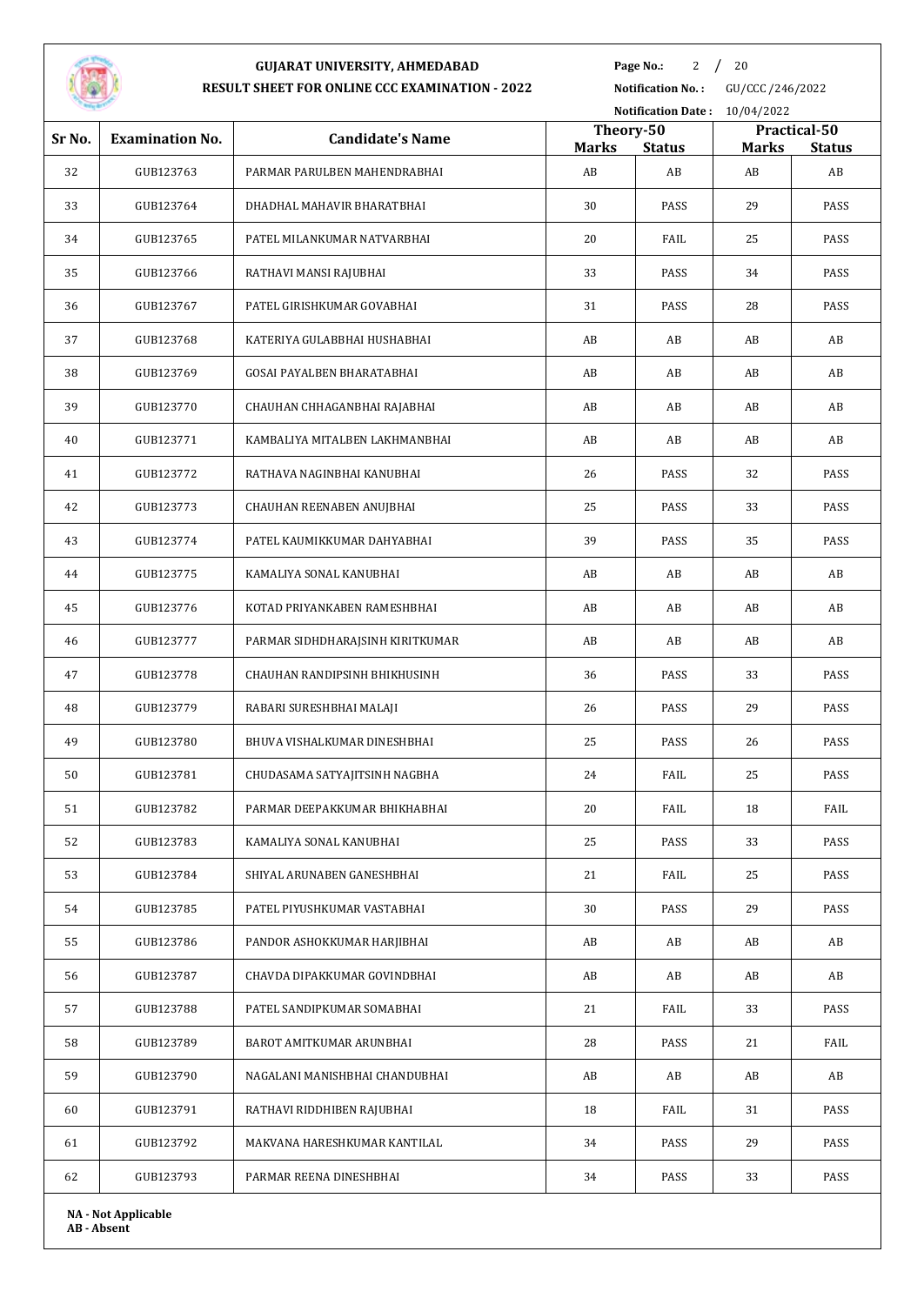

**Page No.:** / 20

| --     |                            |                                   |                           | <b>Notification Date:</b> | 10/04/2022     |                       |
|--------|----------------------------|-----------------------------------|---------------------------|---------------------------|----------------|-----------------------|
| Sr No. | <b>Examination No.</b>     | <b>Candidate's Name</b>           | Theory-50<br><b>Marks</b> |                           | <b>Marks</b>   | Practical-50          |
| 63     | GUB123794                  | PATEL BRIJESH KUMAR CHANDRAKANT   | 36                        | <b>Status</b><br>PASS     | 33             | <b>Status</b><br>PASS |
| 64     | GUB123795                  | PATEL VIKRAMSINH BHARATSINH       | 21                        | FAIL                      | 35             | PASS                  |
| 65     | GUB123796                  | KATARA PUSHPABEN MANUBHAI         | AB                        | AB                        | AB             | AB                    |
| 66     | GUB123797                  | KATARA JALAKKUMAR KANUBHAI        | 29                        | PASS                      | 32             | PASS                  |
| 67     | GUB123798                  | PANDOR SONALBEN BACHUBHAI         | AB                        | AB                        | AB             | AB                    |
| 68     | GUB123799                  | DAVE YAMUNABEN BALKRUSHN          | AB                        | AB                        | AB             | AB                    |
| 69     | GUB123800                  | THORAT MANISHKUMAR RAMANBHAI      | 25                        | PASS                      | 25             | PASS                  |
| 70     | GUB123801                  | DAMOR PRAVINKUMAR LALABHAI        | AB                        | AB                        | AB             | AB                    |
| 71     | GUB123802                  | BHABHOR BHUPATBHAI NANJIBHAI      | AB                        | AB                        | AB             | AB                    |
| 72     | GUB123803                  | MAHLA BHARATBHAI SAKHARAMBHAI     | AB                        | AB                        | AB             | AB                    |
| 73     | GUB123804                  | PATEL BHUMI SURESHCHANDRA         | 18                        | FAIL                      | 28             | PASS                  |
| 74     | GUB123805                  | BARIYA DINESHKUMAR PRATAPBHAI     | 31                        | PASS                      | 30             | PASS                  |
| 75     | GUB123806                  | PRAJAPATI SUREKHA AMBARAMBHAI     | AB                        | AB                        | AB             | AB                    |
| 76     | GUB123807                  | KAROTRA KRISHANABEN VIRABHAI      | 24                        | FAIL                      | 21             | FAIL                  |
| 77     | GUB123808                  | CHAUDHARY BHARATKUMAR AJAJI       | AB                        | AB                        | AB             | AB                    |
| 78     | GUB123809                  | PATEL TEJALKUMARI ASHOKBHAI       | 32                        | PASS                      | 29             | PASS                  |
| 79     | GUB123810                  | RATHOD RAMESHBHAI NATHUBHAI       | 21                        | FAIL                      | 19             | FAIL                  |
| 80     | GUB123811                  | KHARADI MANOJKUMAR SANJABHAI      | AB                        | AB                        | AB             | AB                    |
| 81     | GUB123812                  | PARMAR ALPESHKUMAR PUNJABHAI      | 18                        | FAIL                      | $\bf{0}$       | FAIL                  |
| 82     | GUB123813                  | CHAVDA GITABEN JENTIBHAI          | 25                        | PASS                      | $\overline{7}$ | FAIL                  |
| 83     | GUB123814                  | GOR RIDDHI BHARATBHAI             | 37                        | PASS                      | 29             | PASS                  |
| 84     | GUB123815                  | JADEJA KIRTIRAJSINH JASVANTSINH   | 40                        | PASS                      | 36             | PASS                  |
| 85     | GUB123816                  | PATEL GITABAHEN RAMANBHAI         | AB                        | AB                        | AB             | AB                    |
| 86     | GUB123817                  | PATEL VISHVAJITKUMAR NIKULBHAI    | 27                        | PASS                      | 33             | PASS                  |
| 87     | GUB123818                  | PATEL DIVYESHKUMAR MAGANLAL       | AB                        | AB                        | AB             | AB                    |
| 88     | GUB123819                  | PARMAR URPALSINH DHANABHAI        | 23                        | FAIL                      | 21             | FAIL                  |
| 89     | GUB123820                  | PATEL DARSHANKUMAR NARENDRABHAI   | AB                        | AB                        | AB             | AB                    |
| 90     | GUB123821                  | THAKOR JIGNESHKUMAR DINESHCHANDRA | 35                        | PASS                      | 31             | PASS                  |
| 91     | GUB123822                  | GHATIYA BHAVNA MERAMANBHAI        | 20                        | FAIL                      | 31             | PASS                  |
| 92     | GUB123823                  | PATEL GITABAHEN RAMANBHAI         | 22                        | FAIL                      | 33             | PASS                  |
| 93     | GUB123824                  | BHAJAGOTAR KUSUMBEN RAMBHAI       | 25                        | PASS                      | 26             | PASS                  |
|        | <b>NA - Not Applicable</b> |                                   |                           |                           |                |                       |
|        |                            |                                   |                           |                           |                |                       |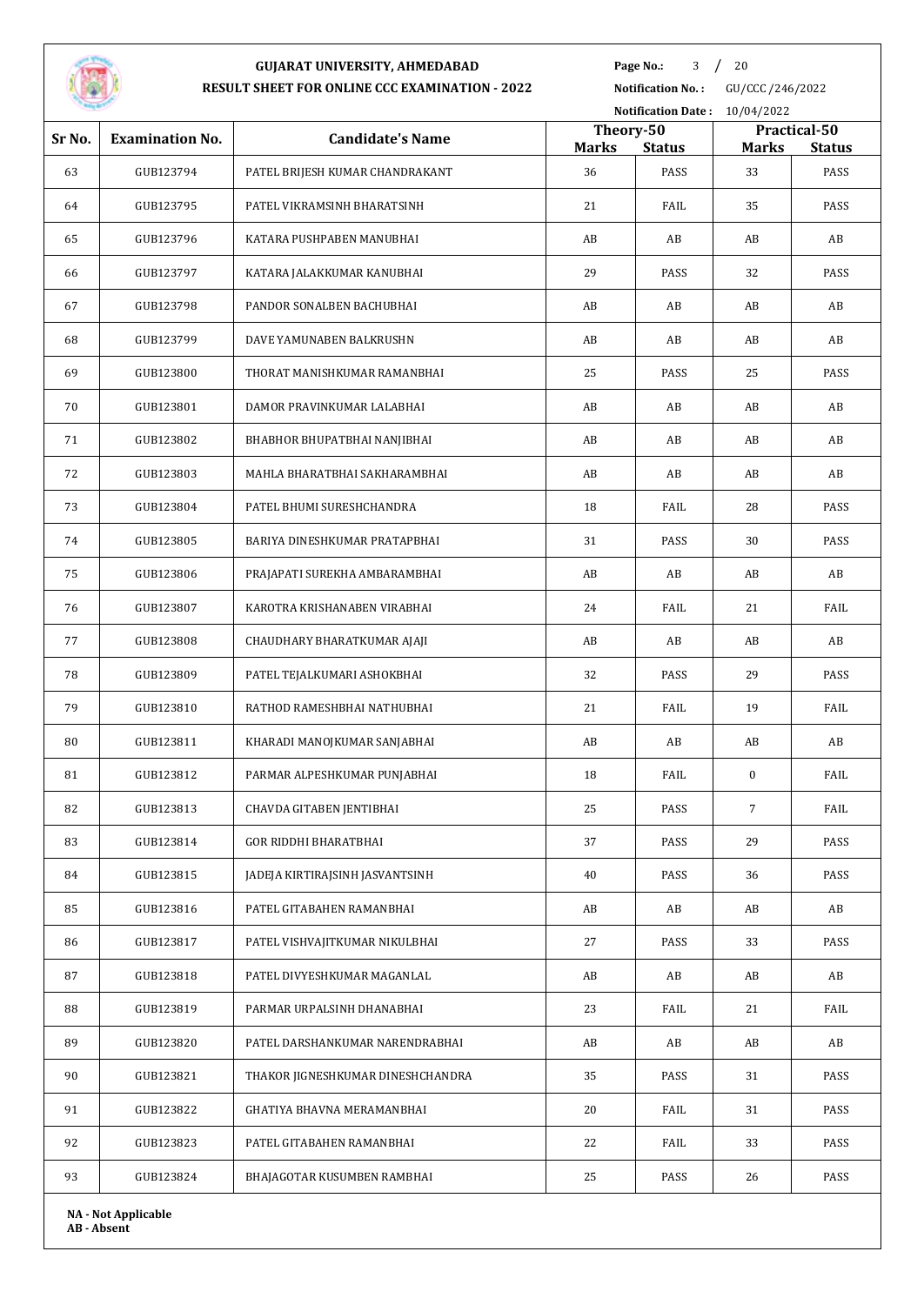

**Page No.:** 4 / 20

**Notification No. :** GU/CCC /246/2022

|        |                            |                                     | <b>Notification Date:</b><br>10/04/2022 |                        |                                               |      |  |
|--------|----------------------------|-------------------------------------|-----------------------------------------|------------------------|-----------------------------------------------|------|--|
| Sr No. | <b>Examination No.</b>     | <b>Candidate's Name</b>             | Theory-50<br><b>Marks</b>               |                        | Practical-50<br><b>Marks</b><br><b>Status</b> |      |  |
| 94     | GUB123825                  | RAVAL JIGAR PRADYUMANBHAI           | 36                                      | <b>Status</b><br>PASS  | 40                                            | PASS |  |
| 95     | GUB123826                  | JADEJA RAVIRAJSINH VANRAJSINH       | 28                                      | PASS                   | 37                                            | PASS |  |
| 96     | GUB123827                  | DAMA BHAVNABEN ARJUNBHAI            | AB                                      | AB                     | AB                                            | AB   |  |
| 97     | GUB123828                  | PARMAR KANTIBHAI JOITABHAI          | AB                                      | AB                     | AB                                            | AB   |  |
| 98     | GUB123829                  | MAL MAHESHBHAI TERSANGBHAI          | 18                                      | FAIL                   | 10                                            | FAIL |  |
| 99     | GUB123830                  | CHAUDHARI JAIMINKUMAR MANILAL       | AB                                      | AB                     | AB                                            | AB   |  |
| 100    | GUB123831                  | THAKOR ARJUNJI RAMANJI              | 20                                      | FAIL                   | 21                                            | FAIL |  |
| 101    | GUB123832                  | RAVAL VIKRAMBHAI BALDEVBHAI         | 16                                      | FAIL                   | $\overline{7}$                                | FAIL |  |
| 102    | GUB123833                  | GONDALIYA DAYA VINUBHAI             | 18                                      | FAIL                   | 35                                            | PASS |  |
| 103    | GUB123834                  | PITHADIYA HEMALI VALLABHBHAI        | 16                                      | FAIL                   | 28                                            | PASS |  |
| 104    | GUB123835                  | G M V                               | AB                                      | AB                     | AB                                            | AB   |  |
| 105    | GUB123836                  | SAKARIYA KRISHNA ASVINBHAI          | 23                                      | FAIL                   | 27                                            | PASS |  |
| 106    | GUB123837                  | TANK NIMISHA KISHORBHAI             | AB                                      | AB                     | AB                                            | AB   |  |
| 107    | GUB123838                  | VASAIYA MANHARBHAI JOTIBHAI         | 32                                      | PASS                   | 35                                            | PASS |  |
| 108    | GUB123839                  | DABHI KRUSHNA RAJESHBHAI            | 22                                      | FAIL                   | 5                                             | FAIL |  |
| 109    | GUB123840                  | PATEL PRINCE PRAVINKUMAR            | 35                                      | PASS                   | 39                                            | PASS |  |
| 110    | GUB123841                  | RAJPUT MAHIPATSINH AJITSINH         | 15                                      | FAIL                   | 17                                            | FAIL |  |
| 111    | GUB123842                  | ZALA JAGDISHKUMAR RAMSINH           | 28                                      | PASS                   | 17                                            | FAIL |  |
| 112    | GUB123843                  | <b>GAMETI ROHITKUMAR RAMESHBHAI</b> | AB                                      | AB                     | AB                                            | AB   |  |
| 113    | GUB123844                  | BHARADA CHANDUBHAI MANGAJI          | AB                                      | $\mathbf{A}\mathbf{B}$ | AB                                            | AB   |  |
| 114    | GUB123845                  | SOLANKI LAXMIBEN DEVSHIBHAI         | 10                                      | FAIL                   | $\bf{0}$                                      | FAIL |  |
| 115    | GUB123846                  | SONAGRA AMITBHAI GANESHBHAI         | 30                                      | PASS                   | 15                                            | FAIL |  |
| 116    | GUB123847                  | PARMAR BHUMIKABEN ARKHABHAI         | 28                                      | PASS                   | 30                                            | PASS |  |
| 117    | GUB123848                  | GHANTIYA BIPINKUMAR RAMANLAL        | AB                                      | AB                     | AB                                            | AB   |  |
| 118    | GUB123849                  | MESANIYA SAKERABANU USMANBHAI       | 21                                      | FAIL                   | 34                                            | PASS |  |
| 119    | GUB123850                  | DESAI JAGRUTIBEN MANSUKHBHAI        | 38                                      | PASS                   | 31                                            | PASS |  |
| 120    | GUB123851                  | KANZARIYA MANSI KANTIBHAI           | AB                                      | AB                     | AB                                            | AB   |  |
| 121    | GUB123852                  | DANGAR RAJESHBHAI VALABHAI          | 21                                      | FAIL                   | $\bf{0}$                                      | FAIL |  |
| 122    | GUB123853                  | MODI TANVIBEN DHAVAL                | 33                                      | PASS                   | 33                                            | PASS |  |
| 123    | GUB123854                  | VALA HITESHKUMAR VIRAMBHAI          | AB                                      | AB                     | AB                                            | AB   |  |
| 124    | GUB123855                  | GAMETI RAJESHKUMAR HIRAJI           | 28                                      | PASS                   | 30                                            | PASS |  |
|        | <b>NA - Not Applicable</b> |                                     |                                         |                        |                                               |      |  |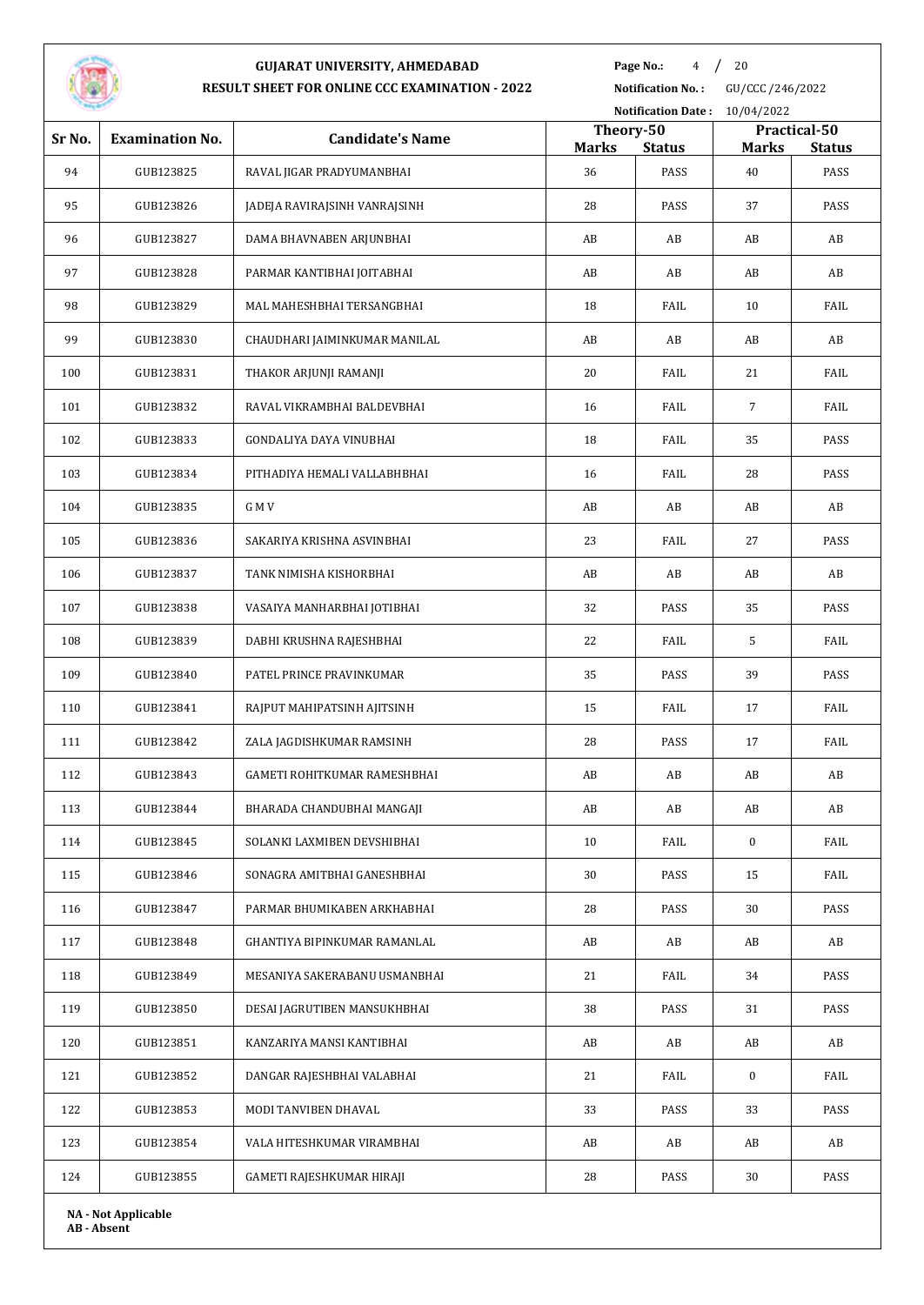

**Page No.:** / 20

**Notification No. :** GU/CCC /246/2022

| --<br><b>Notification Date:</b><br>10/04/2022 |                            |                                     |                           |               |              |                               |
|-----------------------------------------------|----------------------------|-------------------------------------|---------------------------|---------------|--------------|-------------------------------|
| Sr No.                                        | <b>Examination No.</b>     | <b>Candidate's Name</b>             | Theory-50<br><b>Marks</b> | <b>Status</b> | <b>Marks</b> | Practical-50<br><b>Status</b> |
| 125                                           | GUB123856                  | NINAMA JEKISHKUMAR POPATBHAI        | AB                        | AB            | AB           | AB                            |
| 126                                           | GUB123857                  | KANASHIYA SAMARATBEN RAYSINGBHI     | 27                        | PASS          | 30           | PASS                          |
| 127                                           | GUB123858                  | JAMBUKIYA GOPALBHAI DHIRUBHAI       | AB                        | AB            | AB           | AB                            |
| 128                                           | GUB123859                  | CHAUDHARI VIJAYKUMAR BHAVABHAI      | AB                        | AB            | AB           | AB                            |
| 129                                           | GUB123860                  | BHENSDADIYA HITESH CHHAGANBHAI      | AB                        | AB            | AB           | AB                            |
| 130                                           | GUB123861                  | CHOPADA RINKAL DIPAKBHAI            | 27                        | PASS          | 13           | FAIL                          |
| 131                                           | GUB123862                  | GOHIL RAMILA HIRABHAI               | 33                        | PASS          | 27           | PASS                          |
| 132                                           | GUB123863                  | ZALA MINAXIBA JAYVIRSINH            | 24                        | FAIL          | 29           | PASS                          |
| 133                                           | GUB123864                  | TRAPASIA NIDHI AMRUTLAL             | AB                        | AB            | AB           | AB                            |
| 134                                           | GUB123865                  | CHAUHAN HARISHKUMAR NAVNITLAL       | AB                        | AB            | AB           | AB                            |
| 135                                           | GUB123866                  | PATEL HIRALKUMARI RATILALBHAI       | 29                        | PASS          | 29           | PASS                          |
| 136                                           | GUB123867                  | YADAV SAROJ KAILASH                 | AB                        | AB            | AB           | AB                            |
| 137                                           | GUB123868                  | DAMOR RANJAN BHURSINGBHAI           | AB                        | AB            | AB           | AB                            |
| 138                                           | GUB123869                  | NADODA VAJUBHAI BHIKHABHAI          | 29                        | PASS          | 38           | PASS                          |
| 139                                           | GUB123870                  | KHADALIYA SREYANKKUMAR DINESHBHAI   | 34                        | PASS          | 34           | PASS                          |
| 140                                           | GUB123871                  | BARAIYA JYOTSANABEN BHAISHANKERBHAI | 15                        | FAIL          | 27           | PASS                          |
| 141                                           | GUB123872                  | RABARI AJAYBHAI AMRUTLAL            | 31                        | PASS          | 36           | PASS                          |
| 142                                           | GUB123873                  | SINGH BRIJESH SURMUNIKUMAR          | AB                        | AB            | AB           | AB                            |
| 143                                           | GUB123874                  | CHAUHAN AJITBHAI DAJIBHAI           | 26                        | PASS          | 30           | PASS                          |
| 144                                           | GUB123875                  | SODHA RUPSINH SAVAISINH             | 22                        | FAIL          | $\bf{0}$     | FAIL                          |
| 145                                           | GUB123876                  | PATEL JINALBEN RAMANLAL             | 12                        | FAIL          | $\bf{0}$     | FAIL                          |
| 146                                           | GUB123877                  | HADVANI HARDIK PRAVINBHAI           | 28                        | PASS          | 28           | PASS                          |
| 147                                           | GUB123878                  | BAROT HIRENKUMAR DINESHBHAI         | 18                        | FAIL          | 8            | FAIL                          |
| 148                                           | GUB123879                  | PARMAR MANJULABAHEN MOHANJI         | 28                        | PASS          | 25           | PASS                          |
| 149                                           | GUB123880                  | BAMANIYA SURATABEN LAXMANBHAI       | AB                        | AB            | AB           | AB                            |
| 150                                           | GUB123881                  | JOSHI NIRAVKUMAR MANUPRASAD         | 26                        | PASS          | 32           | PASS                          |
| 151                                           | GUB123882                  | VASAVA BHAGVATIBEN RANCHHODBHAI     | 21                        | FAIL          | 25           | PASS                          |
| 152                                           | GUB123883                  | ZALA OMDEVSINH HARPALSINH           | 18                        | FAIL          | 8            | FAIL                          |
| 153                                           | GUB123884                  | PARMAR BHARATSANG ISHWERBHAI        | 18                        | FAIL          | 5            | FAIL                          |
| 154                                           | GUB123885                  | MAKWANA ASHWIN DHIRUBHAI            | AB                        | AB            | AB           | AB                            |
| 155                                           | GUB123886                  | DABHI KISHANBHAI MOHANBHAI          | 37                        | PASS          | 34           | PASS                          |
|                                               | <b>NA - Not Applicable</b> |                                     |                           |               |              |                               |
|                                               |                            |                                     |                           |               |              |                               |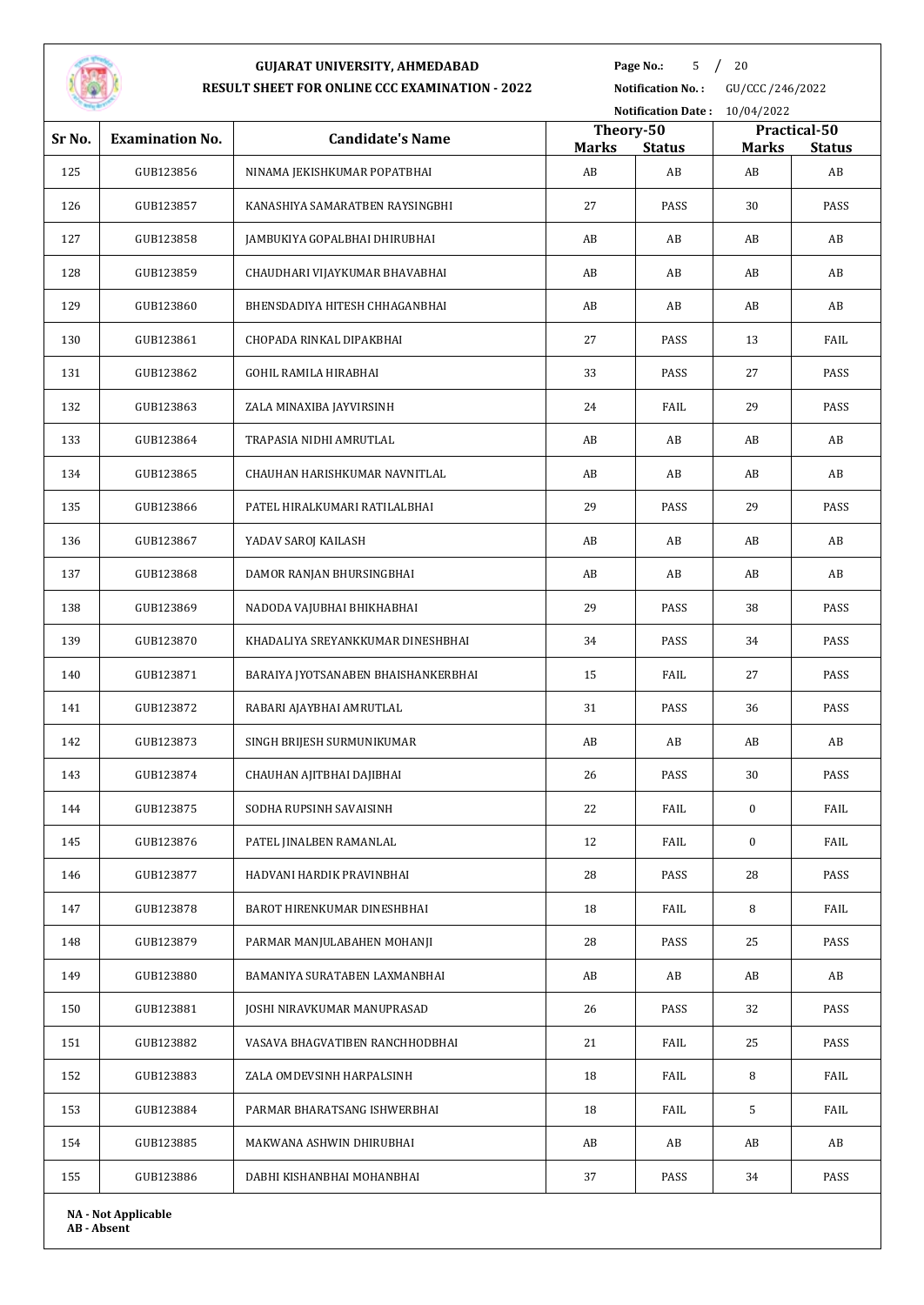

**Page No.:** 6 / 20

**Notification No. :** GU/CCC /246/2022

| Notification Date: 10/04/2022 |                            |                                   |                           |               |                                               |      |  |
|-------------------------------|----------------------------|-----------------------------------|---------------------------|---------------|-----------------------------------------------|------|--|
| Sr No.                        | <b>Examination No.</b>     | <b>Candidate's Name</b>           | Theory-50<br><b>Marks</b> | <b>Status</b> | Practical-50<br><b>Marks</b><br><b>Status</b> |      |  |
| 156                           | GUB123887                  | PRAJAPATI JASMINBEN DHIRAJKUMAR   | 42                        | PASS          | 25                                            | PASS |  |
| 157                           | GUB123888                  | VAGHELA HARPALSINH MAHENDRASINH   | 44                        | PASS          | 34                                            | PASS |  |
| 158                           | GUB123889                  | KOTVAL SVARUPBHAI SALAMBHAI       | AB                        | AB            | AB                                            | AB   |  |
| 159                           | GUB123890                  | SARVAIYA RAJDIPSINH VANRAJSINH    | AB                        | AB            | AB                                            | AB   |  |
| 160                           | GUB123891                  | VADHER JAYRAJSINH BHARATSINH      | AB                        | AB            | AB                                            | AB   |  |
| 161                           | GUB123892                  | PAREKH SUJAL RAJENDRAKUMAR        | 39                        | PASS          | 25                                            | PASS |  |
| 162                           | GUB123893                  | MAHIDA IQBALBHAI KADARBHAI        | AB                        | AB            | AB                                            | AB   |  |
| 163                           | GUB123894                  | VASOYA VISHALBHAI LABHUBHAI       | 28                        | PASS          | 32                                            | PASS |  |
| 164                           | GUB123895                  | KHANT BHAVNABEN LAXMANBHAI        | AB                        | AB            | AB                                            | AB   |  |
| 165                           | GUB123896                  | THAKOR RAJUJI PUNAJI              | 25                        | PASS          | 25                                            | PASS |  |
| 166                           | GUB123897                  | PATELIYA SEJALBEN KHATUBHAI       | AB                        | AB            | AB                                            | AB   |  |
| 167                           | GUB123898                  | PRAJAPATI NAYANABEN RASIKBHAI     | AB                        | AB            | AB                                            | AB   |  |
| 168                           | GUB123899                  | PATEL PREETKUMAR MOHANBHAI        | 26                        | PASS          | 25                                            | PASS |  |
| 169                           | GUB123900                  | PARMAR JANKI LABHUJI              | 28                        | PASS          | 25                                            | PASS |  |
| 170                           | GUB123901                  | DEVDHARIYA BHARATKUMAR RAMESHBHAI | AB                        | AB            | AB                                            | AB   |  |
| 171                           | GUB123902                  | BARIA LAXMANBHAI SONABHAI         | AB                        | AB            | AB                                            | AB   |  |
| 172                           | GUB123903                  | ZALA SURESHSINH KANUJI            | 26                        | PASS          | 26                                            | PASS |  |
| 173                           | GUB123904                  | VAGHELA DHARMENDRASINH B          | AB                        | AB            | AB                                            | AB   |  |
| 174                           | GUB123905                  | DAMOR GULABSINH BHARATBHAI        | AB                        | AB            | AB                                            | AB   |  |
| 175                           | GUB123906                  | VASAVA MUKESHBHAI CHHAGDABHAI     | 32                        | PASS          | 28                                            | PASS |  |
| 176                           | GUB123907                  | VARU GAYATRI KANUBHAI             | AB                        | AB            | AB                                            | AB   |  |
| 177                           | GUB123908                  | JADAV PREZEEBEN BIPINBHAI         | 17                        | FAIL          | 8                                             | FAIL |  |
| 178                           | GUB123909                  | THAKOR NAGJEEBHAI LALABHAI        | AB                        | AB            | AB                                            | AB   |  |
| 179                           | GUB123910                  | SONAGARA RITABEN HARJIVAN         | 32                        | PASS          | 25                                            | PASS |  |
| 180                           | GUB123911                  | KAGADIYA AKSHAY NARANBHAI         | 32                        | PASS          | 29                                            | PASS |  |
| 181                           | GUB123912                  | ZALA DIVYABEN DINESHCHANDRA       | 22                        | FAIL          | 13                                            | FAIL |  |
| 182                           | GUB123913                  | GAMARA RAJESHKUMAR HAKUBHAI       | 19                        | FAIL          | 25                                            | PASS |  |
| 183                           | GUB123914                  | BARIA GITABEN NARENDRASINH        | AB                        | AB            | AB                                            | AB   |  |
| 184                           | GUB123915                  | PATEL HARSHABEN RAYSINGBHAI       | AB                        | AB            | AB                                            | AB   |  |
| 185                           | GUB123916                  | DAMOR RUPSINH SOMABHAI            | 25                        | PASS          | 27                                            | PASS |  |
| 186                           | GUB123917                  | PRAJAPATI MUKESHKUMAR BHAGVANDAS  | 24                        | FAIL          | 11                                            | FAIL |  |
|                               | <b>NA - Not Applicable</b> |                                   |                           |               |                                               |      |  |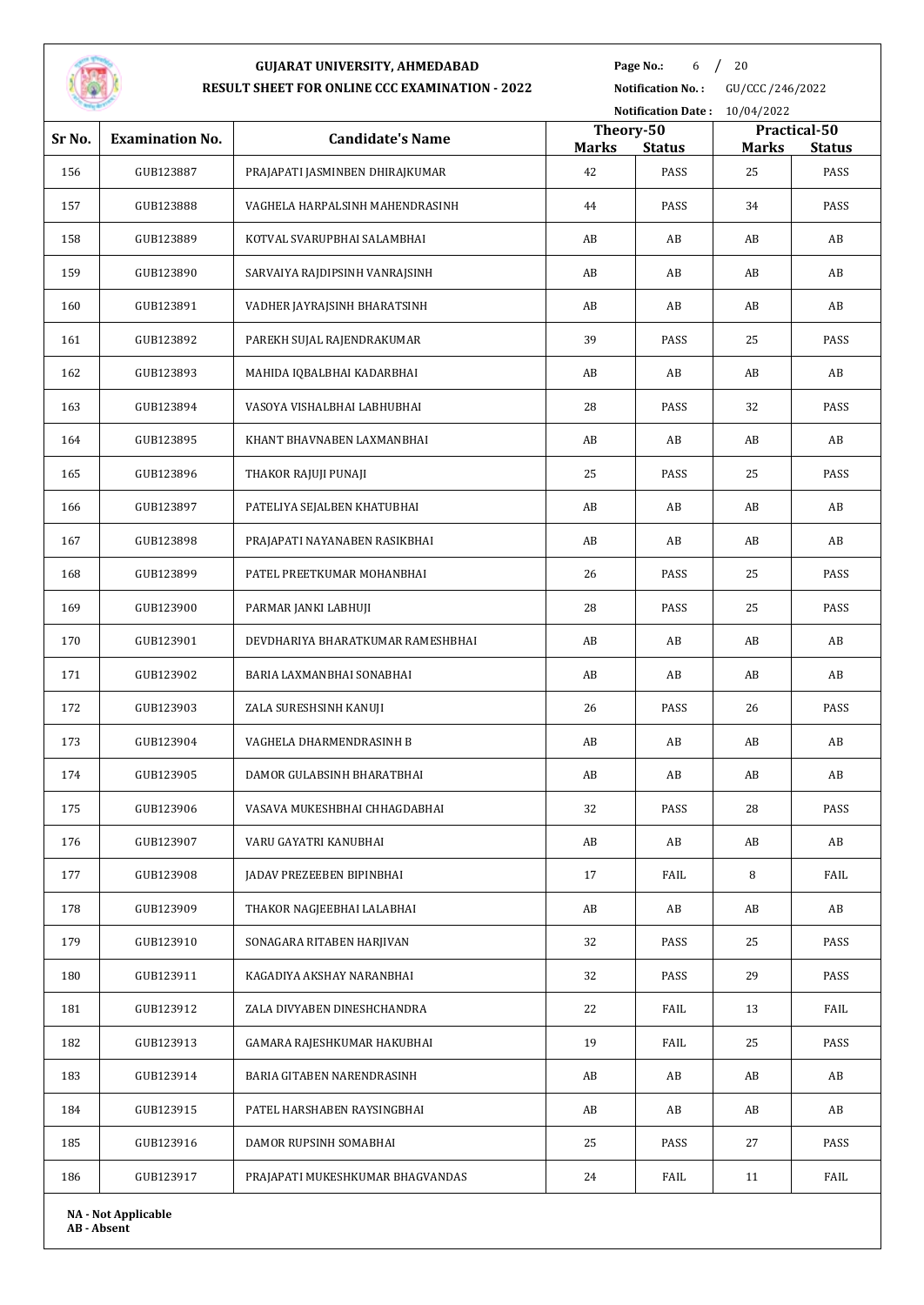

**Page No.:** / 20

**Notification No. :** GU/CCC /246/2022

| Notification Date: 10/04/2022 |                            |                                      |                    |                     |                    |                     |
|-------------------------------|----------------------------|--------------------------------------|--------------------|---------------------|--------------------|---------------------|
| Sr No.                        | <b>Examination No.</b>     | <b>Candidate's Name</b>              | Theory-50          |                     | Practical-50       |                     |
| 187                           | GUB123918                  | THAKKAR BHAVINKUMAR BIPINBHAI        | <b>Marks</b><br>AB | <b>Status</b><br>AB | <b>Marks</b><br>AB | <b>Status</b><br>AB |
| 188                           | GUB123919                  | VALA BHAVANA BABUBHAI                | 21                 | FAIL                | 25                 | PASS                |
| 189                           | GUB123920                  | SOLANKI MANIBEN MANUBHAI             | AB                 | AB                  | AB                 | AB                  |
| 190                           | GUB123921                  | SARVAIYA MUKESHKUMAR GOBARBHAI       | 21                 | FAIL                | 25                 | PASS                |
| 191                           | GUB123922                  | APARNATHI DIVYESHGIRI SHIVGIRI       | 28                 | PASS                | 25                 | PASS                |
| 192                           | GUB123923                  | PRAJAPATI ALKABEN SURESHBHAI         | 19                 | FAIL                | 5                  | FAIL                |
| 193                           | GUB123924                  | DESAI SAGARAMBHAI VELABHAI           | AB                 | AB                  | AB                 | AB                  |
| 194                           | GUB123925                  | VALANI AJAY VINODBHAI                | 24                 | FAIL                | 25                 | PASS                |
| 195                           | GUB123926                  | CHAREL ANILBHAI LALUBHAI             | 30                 | PASS                | 27                 | PASS                |
| 196                           | GUB123927                  | SANKALIYA RAJUBHAI RAMESHBHAI        | 29                 | PASS                | 25                 | PASS                |
| 197                           | GUB123928                  | RANA DIPAKSINH NAVLSINH              | 26                 | PASS                | 30                 | PASS                |
| 198                           | GUB123929                  | SODHA GHANUBHA JORUBHA               | 26                 | PASS                | 30                 | PASS                |
| 199                           | GUB123930                  | PATEL SWETABEN NARESHBHAI            | 20                 | FAIL                | 30                 | PASS                |
| 200                           | GUB123931                  | VASAVA GAJANANDBHAI RANCHHODBHAI     | 16                 | FAIL                | 5                  | FAIL                |
| 201                           | GUB123932                  | SODHAPARMAR DASHARATHBHAI CHANDUBHAI | 30                 | PASS                | 25                 | PASS                |
| 202                           | GUB123933                  | JARGELA SOHILBHAI RUSTMBHAI          | AB                 | AB                  | AB                 | AB                  |
| 203                           | GUB123934                  | FEFAR MANISH PRANJIVANBHAI           | 21                 | FAIL                | 25                 | PASS                |
| 204                           | GUB123935                  | VANKAR HARDIK KUMAR KHUSHALBHAI      | 20                 | FAIL                | $\bf{0}$           | FAIL                |
| 205                           | GUB123936                  | SANGADA MAHENDRAKUMAR HIRABHAI       | 29                 | PASS                | 26                 | PASS                |
| 206                           | GUB123937                  | MEKVAN HANOKHBHAI AMOSBHAI           | 33                 | PASS                | 17                 | FAIL                |
| 207                           | GUB123938                  | CHAUHAN SUNILSINH VIJENDRASINH       | AB                 | AB                  | $\boldsymbol{0}$   | FAIL                |
| 208                           | GUB123939                  | JADEJA GAJENDRASINH DILIPSINH        | 21                 | FAIL                | 14                 | FAIL                |
| 209                           | GUB123940                  | PATEL BABIBEN ISHVARBHAI             | $\bf{0}$           | FAIL                | $\bf{0}$           | FAIL                |
| 210                           | GUB123941                  | PATEL CHETAN CHANDUBHAI              | AB                 | AB                  | AB                 | AB                  |
| 211                           | GUB123942                  | THAKOR JIGARSINH NATVARJI            | AB                 | AB                  | AB                 | AB                  |
| 212                           | GUB123943                  | PUROHIT VISHAL BHUPENDRABHAI         | 32                 | PASS                | 28                 | PASS                |
| 213                           | GUB123944                  | DOBARIYA TUSHARBHAI BHARATBHAI       | 29                 | PASS                | 27                 | PASS                |
| 214                           | GUB123945                  | RATHVA NIMISHA SOMABHAI              | AB                 | AB                  | AB                 | AB                  |
| 215                           | GUB123946                  | ZALA DIGVIJAYSINH BAHADURSINH        | 26                 | PASS                | 18                 | FAIL                |
| 216                           | GUB123947                  | BHURIYA CHANDRIKABEN ZAVERSHINH      | 26                 | PASS                | 32                 | PASS                |
| 217                           | GUB123948                  | CHAVDA NILESHKUMAR KARSHANABHAI      | AB                 | AB                  | AB                 | AB                  |
|                               | <b>NA - Not Applicable</b> |                                      |                    |                     |                    |                     |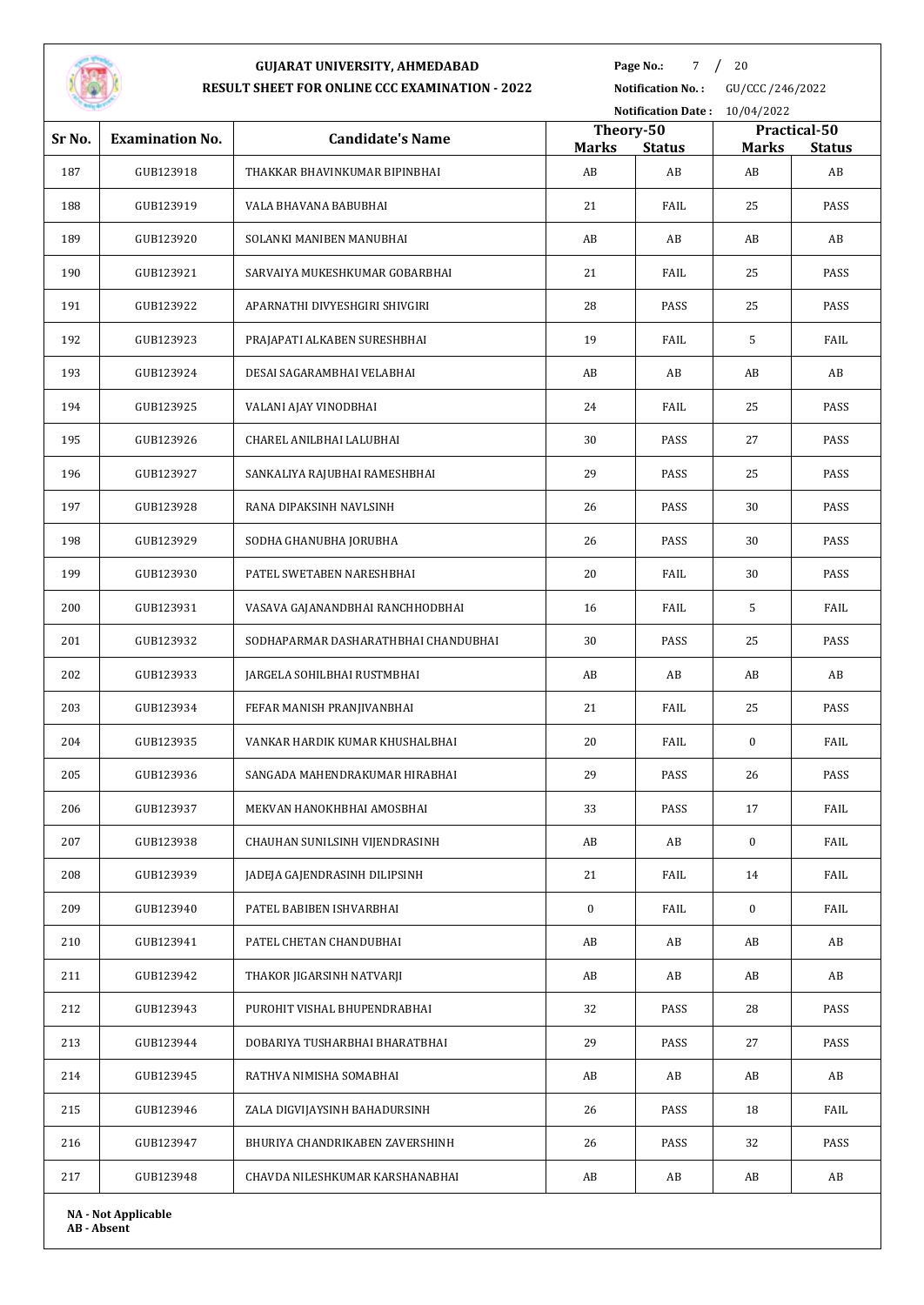

**Page No.:** 8 / 20

**Notification No. :** GU/CCC /246/2022

| Notification Date: 10/04/2022 |                        |                                  |                           |               |                                               |      |  |
|-------------------------------|------------------------|----------------------------------|---------------------------|---------------|-----------------------------------------------|------|--|
| Sr No.                        | <b>Examination No.</b> | <b>Candidate's Name</b>          | Theory-50<br><b>Marks</b> | <b>Status</b> | Practical-50<br><b>Marks</b><br><b>Status</b> |      |  |
| 218                           | GUB123949              | CHAUDHARI PRAKASHKUMAR CHELABHAI | 28                        | PASS          | 18                                            | FAIL |  |
| 219                           | GUB123950              | MAL SALUBHAI RAMJIBHAI           | AB                        | AB            | AB                                            | AB   |  |
| 220                           | GUB123951              | PUJARA MAHESHKUMAR KANTIBHAI     | AB                        | AB            | AB                                            | AB   |  |
| 221                           | GUB123952              | HIRMA MAHENDRASINH GAMBHIRSINH   | AB                        | AB            | AB                                            | AB   |  |
| 222                           | GUB123953              | CHAUDHARI NILAMBEN RATUBHAI      | 39                        | PASS          | 34                                            | PASS |  |
| 223                           | GUB123954              | UKANI SHITAL MEGHNATH            | AB                        | AB            | AB                                            | AB   |  |
| 224                           | GUB123955              | MODIYA PURNIMABEN NARSINHBHAI    | 24                        | FAIL          | 30                                            | PASS |  |
| 225                           | GUB123956              | ZALA PRATIPALSINH VAJAYSINH      | AB                        | AB            | AB                                            | AB   |  |
| 226                           | GUB123957              | CHUDASMA ALPRAJSINH JITENDRASINH | 28                        | PASS          | 30                                            | PASS |  |
| 227                           | GUB123958              | DIVAN MAYURSINH LAXMANBHAI       | 19                        | FAIL          | 10                                            | FAIL |  |
| 228                           | GUB123959              | MAKVANA MANJULABEN VASHARAMAJI   | AB                        | AB            | AB                                            | AB   |  |
| 229                           | GUB123960              | BHABHOR SHAILESHKUMAR SUKABHAI   | 26                        | PASS          | 16                                            | FAIL |  |
| 230                           | GUB123961              | RAMI HARSHIDABEN KETANKUMAR      | AB                        | AB            | AB                                            | AB   |  |
| 231                           | GUB123962              | BHOGAYTA JAYESHKUMAR SHANTILAL   | 26                        | PASS          | 20                                            | FAIL |  |
| 232                           | GUB123963              | CHAUDHARI BHAVIKABEN DAHYABHAI   | AB                        | AB            | $\bf{0}$                                      | FAIL |  |
| 233                           | GUB123964              | CHAUDHARY MUKESHBHAI GOVINDBHAI  | AB                        | AB            | 0                                             | FAIL |  |
| 234                           | GUB123965              | PATEL MAHESHKUMAR BABULAL        | 14                        | FAIL          | 0                                             | FAIL |  |
| 235                           | GUB123966              | CHAUDHARI CHIRAGKUMAR KANTIBHAI  | AB                        | AB            | AB                                            | AB   |  |
| 236                           | GUB123967              | BAROT BHARGAVIBEN PRADIPBHAI     | 16                        | FAIL          | 5                                             | FAIL |  |
| 237                           | GUB123968              | THAKOR GITABEN RAJUJI            | 11                        | FAIL          | 5                                             | FAIL |  |
| 238                           | GUB123969              | CHAUHAN BHAVNABEN MAHENDRASINH   | AB                        | AB            | AB                                            | AB   |  |
| 239                           | GUB123970              | VEKARIYA HIRENKUMAR ASHWINBHAI   | 41                        | PASS          | 33                                            | PASS |  |
| 240                           | GUB123971              | SAIAYAD AFSANABEN JIKARBHAI      | 27                        | PASS          | 25                                            | PASS |  |
| 241                           | GUB123972              | SHAH KINJALBEN BHUPATBHAI        | AB                        | AB            | AB                                            | AB   |  |
| 242                           | GUB123973              | KHAIR MANUBHAI LATABHAI          | 25                        | PASS          | 26                                            | PASS |  |
| 243                           | GUB123974              | PATEL NISHABEN NARENDRAKUMAR     | 31                        | PASS          | 30                                            | PASS |  |
| 244                           | GUB123975              | GOHIL BHUPATSINH MAHENDRASINH    | 30                        | PASS          | 26                                            | PASS |  |
| 245                           | GUB123976              | GUJARATI ROHITKUMAR DHIRUBHAI    | AB                        | AB            | AB                                            | AB   |  |
| 246                           | GUB123977              | DAMOR SHARMISHTHABEN SOMABHAI    | 31                        | PASS          | 29                                            | PASS |  |
| 247                           | GUB123978              | SHEIKH ANJUMNISHA MAHAMMADYUSUF  | 33                        | PASS          | 28                                            | PASS |  |
| 248                           | GUB123979              | CHAUHAN MEHUL GOVINDBHAI         | AB                        | AB            | AB                                            | AB   |  |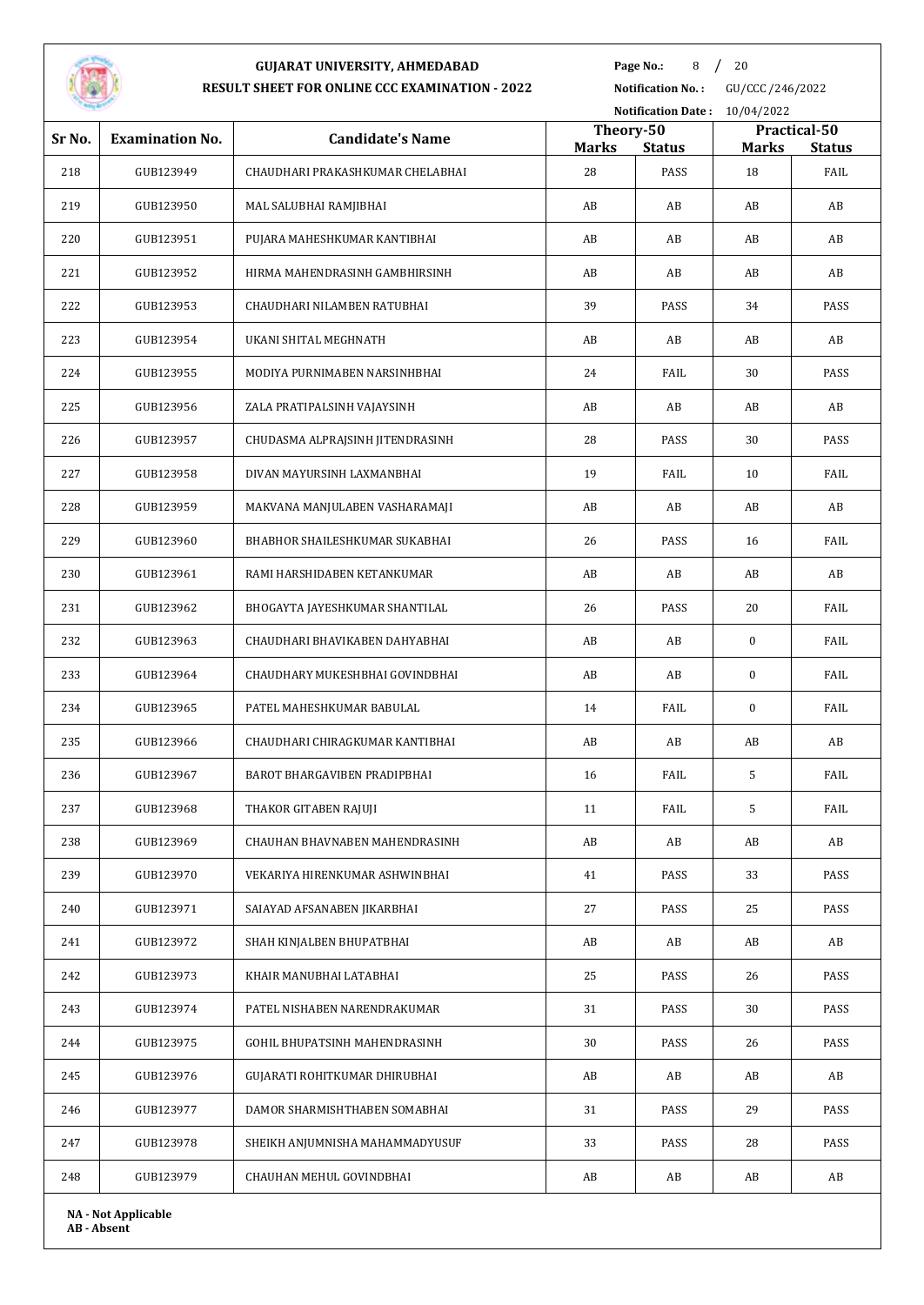

**Page No.:** / 20

**Notification No. :** GU/CCC /246/2022

| Notification Date: 10/04/2022 |                            |                                 |                    |                       |                    |                       |
|-------------------------------|----------------------------|---------------------------------|--------------------|-----------------------|--------------------|-----------------------|
| Sr No.                        | <b>Examination No.</b>     | <b>Candidate's Name</b>         | Theory-50          |                       |                    | Practical-50          |
| 249                           | GUB123980                  | SHEIKH JAMILABANU MAHMMADYUSUF  | <b>Marks</b><br>29 | <b>Status</b><br>PASS | <b>Marks</b><br>28 | <b>Status</b><br>PASS |
| 250                           | GUB123981                  | RATHOD MEERABEN SAJANBHAI       | 24                 | FAIL                  | 31                 | PASS                  |
| 251                           | GUB123982                  | PATEL HARSHADKUMAR GOVINDBHAI   | 40                 | PASS                  | 42                 | PASS                  |
|                               |                            |                                 |                    |                       |                    |                       |
| 252                           | GUB123983                  | VALVAI KANTIBHAI DEVABHAI       | AB                 | AB                    | AB                 | AB                    |
| 253                           | GUB123984                  | GUJARATI ROHITKUMAR DHIRUBHAI   | AB                 | AB                    | AB                 | AB                    |
| 254                           | GUB123985                  | GUJARATI ROHITKUMAR DHIRUBHAI   | AB                 | AB                    | AB                 | AB                    |
| 255                           | GUB123986                  | PARGI SARLABEN SHANKARBHAI      | 25                 | PASS                  | 28                 | PASS                  |
| 256                           | GUB123987                  | BARANDA RAHULKUMAR SOMABHAI     | 26                 | PASS                  | 30                 | PASS                  |
| 257                           | GUB123988                  | CHASIYA PRIYANKABEN BHIMABHAI   | AB                 | AB                    | AB                 | AB                    |
| 258                           | GUB123989                  | PATEL VINESHKUMAR KANTIBHAI     | 33                 | PASS                  | 25                 | PASS                  |
| 259                           | GUB123990                  | JADHAV RAJESH KISHANBHAI        | AB                 | AB                    | AB                 | AB                    |
| 260                           | GUB123991                  | KANASAGARA VISHAL AMRUTLAL      | AB                 | AB                    | AB                 | AB                    |
| 261                           | GUB123992                  | RATHOD HEMANGI HASMUKHLAL       | 36                 | PASS                  | 37                 | PASS                  |
| 262                           | GUB123993                  | SUNDESHA NILESHKUMAR KANTILAL   | AB                 | AB                    | AB                 | AB                    |
| 263                           | GUB123994                  | BARIA AJITSINH JASHVANTSINH     | AB                 | AB                    | AB                 | AB                    |
| 264                           | GUB123995                  | RATHVA SUMITABEN SURSINGBHAI    | AB                 | AB                    | AB                 | AB                    |
| 265                           | GUB123996                  | SARAIYA DINESHKUMAR BUDHABHAI   | AB                 | AB                    | AB                 | AB                    |
| 266                           | GUB123997                  | CHAUDHARI VIKRANTABEN JIVANBHAI | AB                 | AB                    | AB                 | AB                    |
| 267                           | GUB123998                  | JADAV BHAVESHBHAI BHIKHABHAI    | AB                 | AB                    | AB                 | AB                    |
| 268                           | GUB123999                  | CHAUDHARI BHARATKUMAR RAMABHAI  | AB                 | AB                    | AB                 | AB                    |
| 269                           | GUB124000                  | PATEL TARUNA RAMANBHAI          | AB                 | AB                    | AB                 | AB                    |
| 270                           | GUB124001                  | PATEL DARSHANKUMAR NARENDRABHAI | 35                 | PASS                  | 33                 | PASS                  |
| 271                           | GUB124002                  | CHAUHAN VAISHAKHI RAJENDRAKUMAR | 29                 | PASS                  | 35                 | PASS                  |
| 272                           | GUB124003                  | PARGI SANJAYBHAI DALABHAI       | AB                 | AB                    | AB                 | AB                    |
| 273                           | GUB124004                  | PATEL VIKASKUMAR AMRUTLAL       | 24                 | FAIL                  | 25                 | PASS                  |
| 274                           | GUB124005                  | KURESHI MUSTUFA KASAMBHAI       | 19                 | FAIL                  | 15                 | FAIL                  |
| 275                           | GUB124006                  | SOLANKI RAHULKUMAR VAGHJIBHAI   | 36                 | PASS                  | 26                 | PASS                  |
| 276                           | GUB124007                  | PRAJAPATI SHRADDHABEN VIRABHAI  | 25                 | PASS                  | 25                 | PASS                  |
| 277                           | GUB124008                  | THUMAR BIPINCHANDRA MAGANBHAI   | 39                 | PASS                  | 31                 | PASS                  |
| 278                           | GUB124009                  | BARANDA JIGNESHKUMAR KANTIBHAI  | AB                 | AB                    | AB                 | AB                    |
| 279                           | GUB124010                  | JADAV JAYRAJSINH DHIRUBHAI      | 34                 | PASS                  | 25                 | PASS                  |
|                               | <b>NA - Not Applicable</b> |                                 |                    |                       |                    |                       |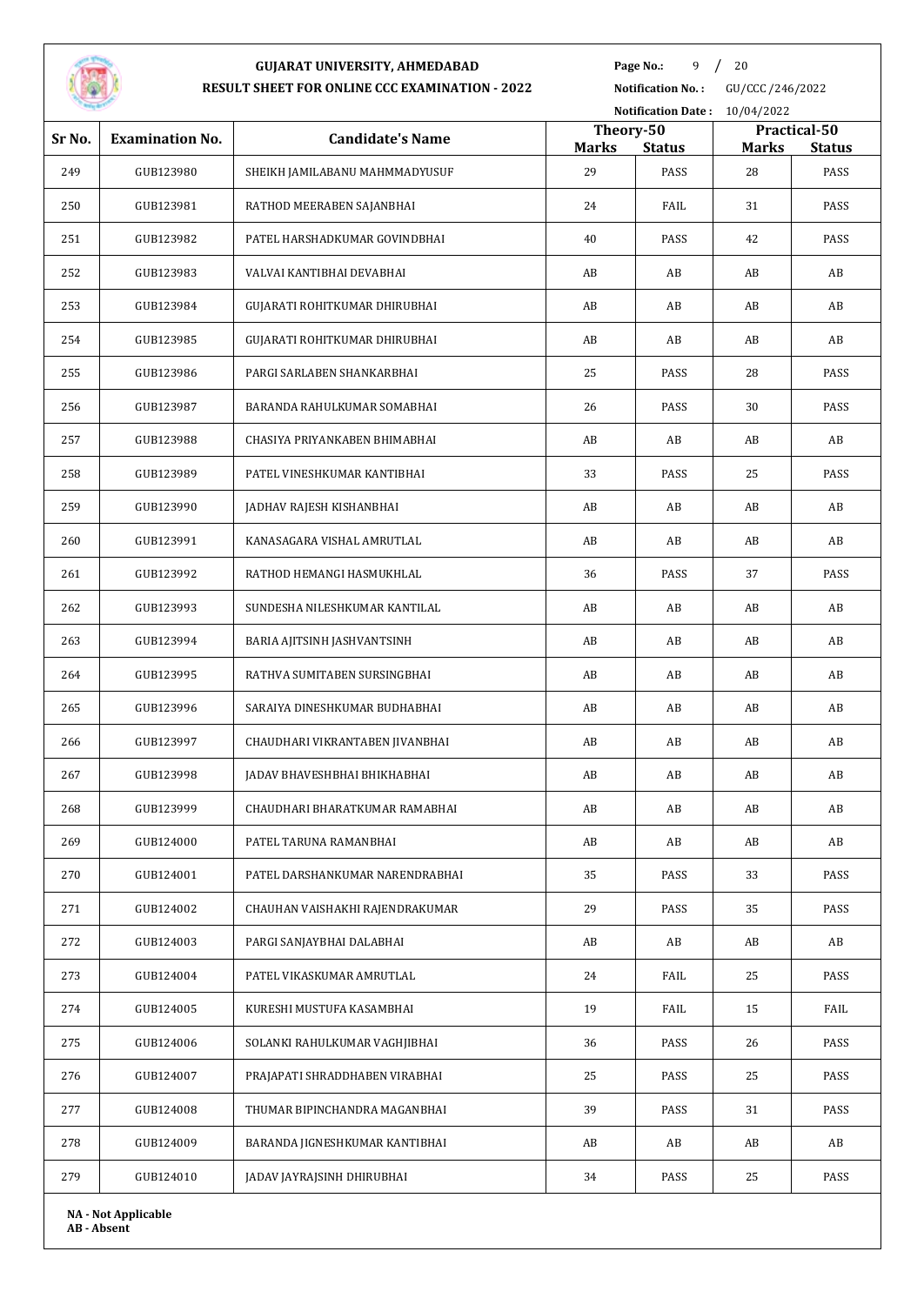

**Page No.:** 10 / 20

**Notification No. :** GU/CCC /246/2022

|        |                        |                                   |                           | Notification Date: 10/04/2022 |              |                               |  |
|--------|------------------------|-----------------------------------|---------------------------|-------------------------------|--------------|-------------------------------|--|
| Sr No. | <b>Examination No.</b> | <b>Candidate's Name</b>           | Theory-50<br><b>Marks</b> | <b>Status</b>                 | <b>Marks</b> | Practical-50<br><b>Status</b> |  |
| 280    | GUB124011              | BHARGA MAHENDRA PARBAT            | AB                        | AB                            | AB           | AB                            |  |
| 281    | GUB124012              | PATEL MANISHKUMAR JAYANTIBHAI     | AB                        | AB                            | AB           | AB                            |  |
| 282    | GUB124013              | VANSOLA HARSHADKUMAR DHANJIBHAI   | AB                        | AB                            | AB           | AB                            |  |
| 283    | GUB124014              | SHUKAL JIGNESHBHAI MADHUSUDANBHAI | AB                        | AB                            | AB           | AB                            |  |
| 284    | GUB124015              | CHAUHAN MAHIPAT DILUBHAI          | AB                        | AB                            | AB           | AB                            |  |
| 285    | GUB124016              | CHUDASAMA TULSHIBHAI JADAVBHAI    | AB                        | AB                            | AB           | AB                            |  |
| 286    | GUB124017              | BAMBHANIYA BHAVESHKUMAR RAJABHAI  | AB                        | AB                            | AB           | AB                            |  |
| 287    | GUB124018              | ACHARYA JIGNA DILIPBHAI           | 29                        | PASS                          | 30           | PASS                          |  |
| 288    | GUB124019              | SUTARIYA NIKETABEN SHANKERBHAI    | 22                        | FAIL                          | 17           | FAIL                          |  |
| 289    | GUB124020              | PRAJAPATI GUNJANKUMARI MANUBHAI   | AB                        | AB                            | AB           | AB                            |  |
| 290    | GUB124021              | UDHAS HARESHDAN PRATAPDAN         | 32                        | PASS                          | 35           | PASS                          |  |
| 291    | GUB124022              | PATEL RUPALBEN SATISHCHANDRA      | 29                        | PASS                          | 26           | PASS                          |  |
| 292    | GUB124023              | CHAUDHARI KIRANKUMAR LAVJIBHAI    | 18                        | FAIL                          | 5            | FAIL                          |  |
| 293    | GUB124024              | PRAJAPATI LALITKUMAR KANCHANBHAI  | AB                        | AB                            | AB           | AB                            |  |
| 294    | GUB124025              | RATHOD DILIPSINH DHULSINH         | 27                        | PASS                          | 30           | PASS                          |  |
| 295    | GUB124026              | DAV ARJUN DHIRUBHAI               | AB                        | AB                            | AB           | AB                            |  |
| 296    | GUB124027              | KESHVALA DAYA HARDASHBHAI         | AB                        | AB                            | AB           | AB                            |  |
| 297    | GUB124028              | RATHOD MUKESHKUMAR MANSINHBHAI    | 28                        | PASS                          | 25           | PASS                          |  |
| 298    | GUB124029              | VAJA MITESHKUMAR DEVABHAI         | AB                        | AB                            | AB           | AB                            |  |
| 299    | GUB124030              | CHAUHAN SANJAYRAJ ARJANBHAI       | 37                        | PASS                          | 25           | PASS                          |  |
| 300    | GUB124031              | TANK WASIMKHAN MAHEBUBMIYA        | 26                        | PASS                          | 25           | PASS                          |  |
| 301    | GUB124032              | GANGANI NAVGHANBHAI THAKARSHIBHAI | AB                        | AB                            | AB           | AB                            |  |
| 302    | GUB124033              | CHHAIYA SHANTABEN NAGDANBHAI      | 27                        | PASS                          | 31           | PASS                          |  |
| 303    | GUB124034              | PRAJAPATI BHOOMIKABAHEN RAJUBHAI  | AB                        | AB                            | AB           | AB                            |  |
| 304    | GUB124035              | KHANIYA DEVIBEN VIRABHAI          | AB                        | AB                            | AB           | AB                            |  |
| 305    | GUB124036              | JOSHI ISHITA MAHESHKUMAR          | 32                        | PASS                          | 29           | PASS                          |  |
| 306    | GUB124037              | PATEL HIRENKUMAR JAYANTIBHAI      | 35                        | PASS                          | 35           | PASS                          |  |
| 307    | GUB124038              | MAKWAMA JUVANSANG NATUBHAI        | AB                        | AB                            | AB           | AB                            |  |
| 308    | GUB124039              | DAMOR GANGABEN NARVATBHAI         | AB                        | AB                            | AB           | AB                            |  |
| 309    | GUB124040              | SAPARA VIPULBHAI LAKHAMANBHAI     | 28                        | PASS                          | 31           | PASS                          |  |
| 310    | GUB124041              | SADHU BHARATBHAI RAMDAS           | 34                        | PASS                          | 32           | PASS                          |  |
|        |                        |                                   |                           |                               |              |                               |  |

**NA - Not Applicable AB - Absent**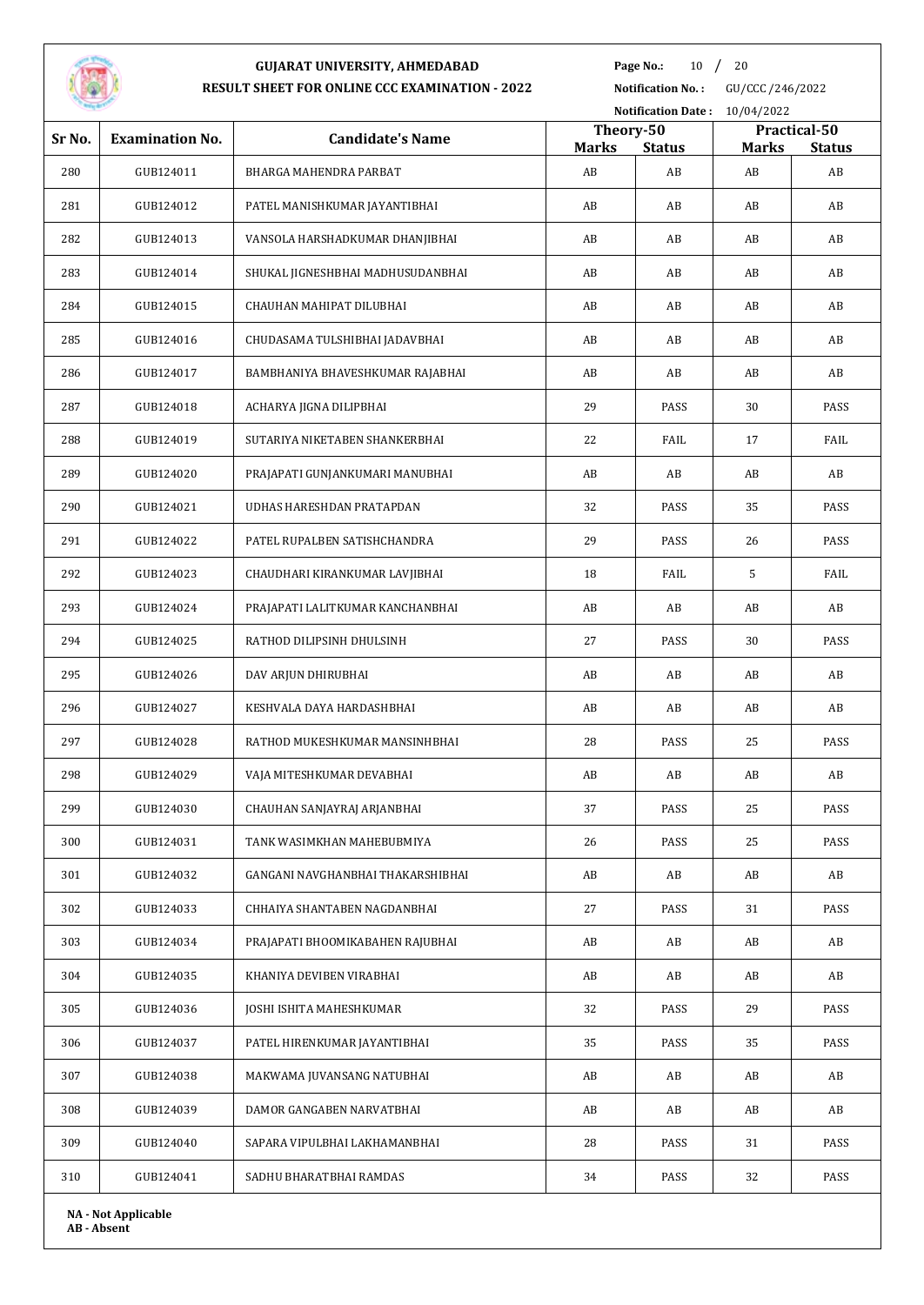

**Page No.:** 11 / 20

|        |                            |                                    | Notification Date: 10/04/2022 |                     |                                               |      |  |
|--------|----------------------------|------------------------------------|-------------------------------|---------------------|-----------------------------------------------|------|--|
| Sr No. | <b>Examination No.</b>     | <b>Candidate's Name</b>            | Theory-50                     |                     | Practical-50<br><b>Marks</b><br><b>Status</b> |      |  |
| 311    | GUB124042                  | SOLANKI RAHUL BABUBHAI             | <b>Marks</b><br>AB            | <b>Status</b><br>AB | AB                                            | AB   |  |
| 312    | GUB124043                  | PATEL MANISHKUMAR RAJESHBHAI       | 22                            | FAIL                | 27                                            | PASS |  |
| 313    | GUB124044                  | OD ISHVARBHAI ARJANBHAI            | AB                            | AB                  | AB                                            | AB   |  |
| 314    | GUB124045                  | VIRGAMA VIJAYBHAI MANUBHAI         | AB                            | AB                  | AB                                            | AB   |  |
| 315    | GUB124046                  | PARMAR HARESHBHAI GHANSHYAMBHAI    | AB                            | AB                  | AB                                            | AB   |  |
| 316    | GUB124047                  | PRAJAPATI ANKITKUMAR RAMESHBHAI    | AB                            | AB                  | AB                                            | AB   |  |
| 317    | GUB124048                  | CHAUDHARY VIJAYKUMAR SARDARBHAI    | 29                            | PASS                | 29                                            | PASS |  |
| 318    | GUB124049                  | SOLANKI PRIYANKABEN BHARATBHAI     | 23                            | FAIL                | 25                                            | PASS |  |
| 319    | GUB124050                  | DESAI HALUBHAI SHANKARBHAI         | 27                            | PASS                | 10                                            | FAIL |  |
| 320    | GUB124051                  | KALAVADIYA KAJALBEN HARIBHAI       | AB                            | AB                  | AB                                            | AB   |  |
| 321    | GUB124052                  | <b>MACWAN DENIS FRANCIS</b>        | AB                            | AB                  | AB                                            | AB   |  |
| 322    | GUB124053                  | PARIKH BHUMIKABEN AMRUTBHAI        | AB                            | AB                  | AB                                            | AB   |  |
| 323    | GUB124054                  | PATEL DARSHAN MANUBHAI             | AB                            | AB                  | AB                                            | AB   |  |
| 324    | GUB124055                  | PRAJAPATI BINDRABAHEN RAJENDRABHAI | 29                            | PASS                | 26                                            | PASS |  |
| 325    | GUB124056                  | PATEL RAMESHBHAI RAMABHAI          | AB                            | AB                  | AB                                            | AB   |  |
| 326    | GUB124057                  | LADHAVA DHARMISHTHABEN DHANJIBHAI  | AB                            | AB                  | AB                                            | AB   |  |
| 327    | GUB124058                  | VAGHELA MUKESHBHAI NAJABHAI        | AB                            | AB                  | AB                                            | AB   |  |
| 328    | GUB124059                  | RABARI MAHESH KALABHAI             | 19                            | FAIL                | 32                                            | PASS |  |
| 329    | GUB124060                  | THAKOR VIKRANSANG PARABATSANG      | AB                            | AB                  | AB                                            | AB   |  |
| 330    | GUB124061                  | CHAUDHARY PRAVINBHAI PADMABHAI     | 28                            | PASS                | 30                                            | PASS |  |
| 331    | GUB124062                  | DEVMURARI RAJESHBHAI CHHAGANBHAI   | AB                            | AB                  | AB                                            | AB   |  |
| 332    | GUB124063                  | MENIYA JAYANTIBHAI LALJIBHAI       | AB                            | AB                  | AB                                            | AB   |  |
| 333    | GUB124064                  | BILOCHIYA SUHANEE DHIRAJLAL        | AB                            | AB                  | AB                                            | AB   |  |
| 334    | GUB124065                  | PATEL DHAVALKUMAR NATWARLAL        | 30                            | PASS                | 27                                            | PASS |  |
| 335    | GUB124066                  | GOHEL ARCHANABEN NATAVARLAL        | 36                            | PASS                | 31                                            | PASS |  |
| 336    | GUB124067                  | SODHA HAMIRSANG RANAJI             | 26                            | PASS                | 29                                            | PASS |  |
| 337    | GUB124068                  | JANI DHRABEN NITINKUMAR            | 35                            | PASS                | 28                                            | PASS |  |
| 338    | GUB124069                  | PATEL MUKESHKUMAR SHANKARBHAI      | 32                            | PASS                | 32                                            | PASS |  |
| 339    | GUB124070                  | DAVE DHARABAHEN MAHESHKUMAR        | 26                            | PASS                | 27                                            | PASS |  |
| 340    | GUB124071                  | PATEL HEMANGIBAHEN SHAILESHBHAI    | AB                            | AB                  | AB                                            | AB   |  |
| 341    | GUB124072                  | BILWAL ANJNABEN RASULBHAI          | AB                            | AB                  | AB                                            | AB   |  |
|        | <b>NA - Not Applicable</b> |                                    |                               |                     |                                               |      |  |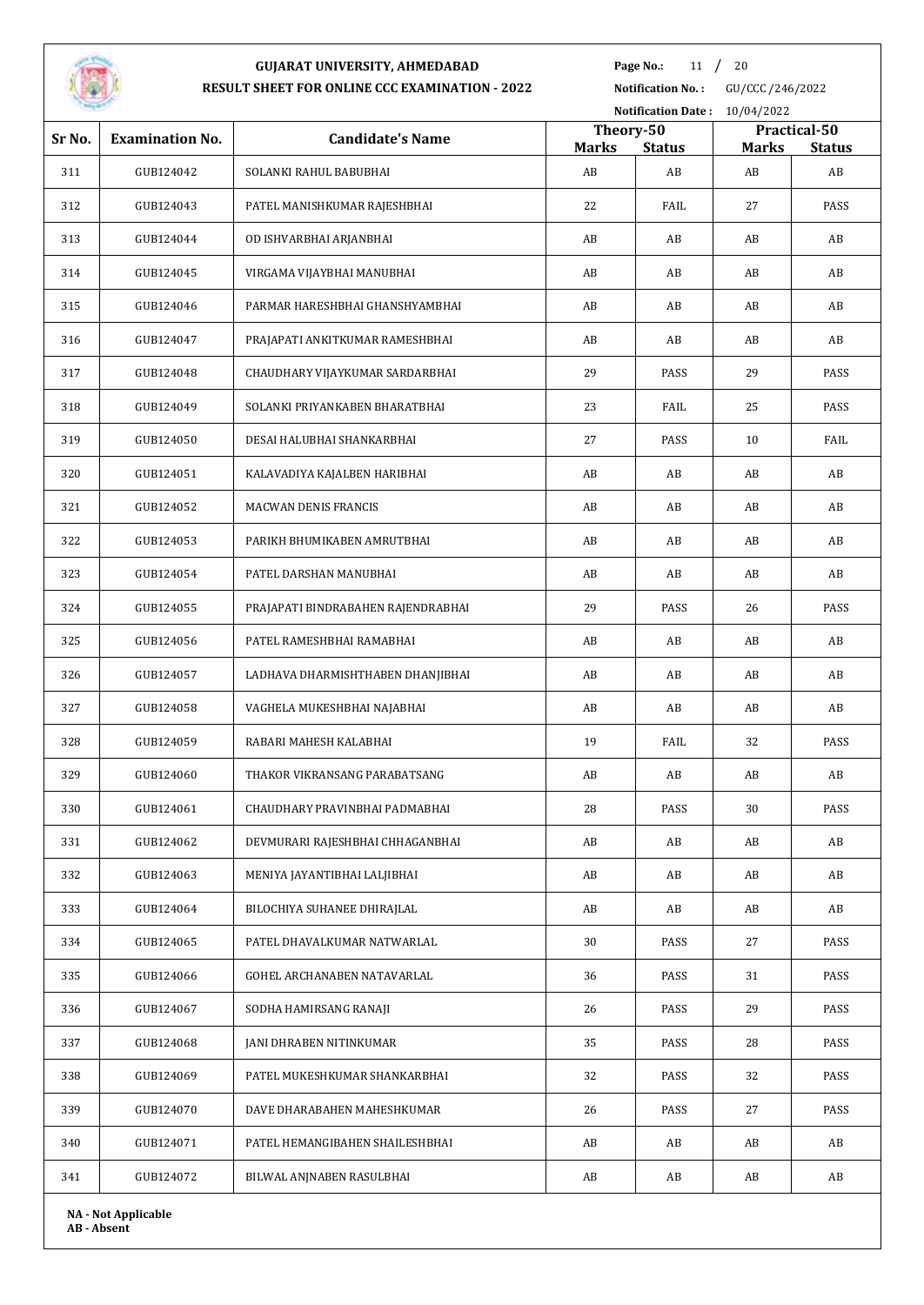

**Page No.:** 12 / 20

**Notification No. :** GU/CCC /246/2022

| Notification Date: 10/04/2022 |                            |                                     |                    |                       |                  |                                               |  |
|-------------------------------|----------------------------|-------------------------------------|--------------------|-----------------------|------------------|-----------------------------------------------|--|
| Sr No.                        | <b>Examination No.</b>     | <b>Candidate's Name</b>             |                    | Theory-50             |                  | Practical-50<br><b>Marks</b><br><b>Status</b> |  |
| 342                           | GUB124073                  | PANCHAL JYOTIKABEN RASIKBHAI        | <b>Marks</b><br>29 | <b>Status</b><br>PASS | 28               | PASS                                          |  |
| 343                           | GUB124074                  | GALCHAR HITESHBHAI GENABHAI         | 34                 | PASS                  | 29               | PASS                                          |  |
| 344                           | GUB124075                  | VORA NAYANKUMAR MULJIBHAI           | AB                 | AB                    | AB               | AB                                            |  |
| 345                           | GUB124076                  | TARAR HIRALBEN PUNABHAI             | 31                 | PASS                  | 25               | PASS                                          |  |
| 346                           | GUB124077                  | VAGHELA GAJUSINH KIRITSINH          | AB                 | AB                    | AB               | AB                                            |  |
| 347                           | GUB124078                  | THAKOR BHARATSINH DAHYABHAI         | 27                 | PASS                  | 28               | PASS                                          |  |
| 348                           | GUB124079                  | CHANDANA RAKESHKUMAR KALUBHAI       | AB                 | AB                    | AB               | AB                                            |  |
| 349                           | GUB124080                  | PATEL BHUMI JITENDRABHAI            | 30                 | PASS                  | 32               | PASS                                          |  |
| 350                           | GUB124081                  | RABARI JIVANBHAI HIRABHAI           | AB                 | AB                    | AB               | AB                                            |  |
| 351                           | GUB124082                  | VASAVA JIGISHABEN ANANDBHAI         | 34                 | PASS                  | 27               | PASS                                          |  |
| 352                           | GUB124083                  | GOHIL MANHARSINH VIKRAMSINH         | 13                 | FAIL                  | 5                | FAIL                                          |  |
| 353                           | GUB124084                  | CHAUDHARI AVINASH CHETANBHAI        | AB                 | AB                    | AB               | AB                                            |  |
| 354                           | GUB124085                  | PANDYA MALAY JAYVANTKUMAR           | 36                 | PASS                  | 30               | PASS                                          |  |
| 355                           | GUB124086                  | GAJERA VIMALKUMAR JAYANTILAL        | 36                 | PASS                  | 29               | PASS                                          |  |
| 356                           | GUB124087                  | PATEL KIRTIBHAI JAGMALBHAI          | 22                 | FAIL                  | 29               | PASS                                          |  |
| 357                           | GUB124088                  | PATEL HITESH BALDEVBHAI             | 26                 | PASS                  | 30               | PASS                                          |  |
| 358                           | GUB124089                  | GAMIT HITESHKUMAR HIRALAL           | 29                 | PASS                  | 29               | PASS                                          |  |
| 359                           | GUB124090                  | CHAUDHARY RAMILABEN THANABHAI       | AB                 | AB                    | AB               | AB                                            |  |
| 360                           | GUB124091                  | DAMOR SARJULABEN MANUBHAI           | AB                 | AB                    | AB               | AB                                            |  |
| 361                           | GUB124092                  | CHAUDHARI ALPABEN KARSHANBHAI       | 18                 | FAIL                  | $\boldsymbol{0}$ | FAIL                                          |  |
| 362                           | GUB124093                  | ZALA ALPESHKUMAR SHANKARBHAI        | AB                 | AB                    | AB               | AB                                            |  |
| 363                           | GUB124094                  | YADAV DHARMISHTHABAHEN PRAKASHKUMAR | AB                 | AB                    | AB               | AB                                            |  |
| 364                           | GUB124095                  | MORI HITESHKUMAR NANUSINH           | AB                 | AB                    | AB               | AB                                            |  |
| 365                           | GUB124096                  | DABHI SHAILESHKUMAR RANCHHODBHAI    | 30                 | PASS                  | 34               | PASS                                          |  |
| 366                           | GUB124097                  | RAM NIMUBEN HAMIRBHAI               | 22                 | FAIL                  | 28               | PASS                                          |  |
| 367                           | GUB124098                  | SONARA VIRAM JAKHU                  | 37                 | PASS                  | 37               | PASS                                          |  |
| 368                           | GUB124099                  | RATHOD NITINKUMAR SHARADBHAI        | AB                 | AB                    | AB               | AB                                            |  |
| 369                           | GUB124100                  | RAJPUT JITENDRA RAMMANOHARSINH      | 25                 | PASS                  | 27               | PASS                                          |  |
| 370                           | GUB124101                  | RAJPUT NARENDRASINH VAGHAJI         | AB                 | AB                    | AB               | AB                                            |  |
| 371                           | GUB124102                  | PATELIYA SUREKHABEN ZAVARSINH       | 28                 | PASS                  | 26               | PASS                                          |  |
| 372                           | GUB124103                  | PARMAR KAUSHIK KUMAR AMRUTLAL       | AB                 | AB                    | AB               | AB                                            |  |
|                               | <b>NA - Not Applicable</b> |                                     |                    |                       |                  |                                               |  |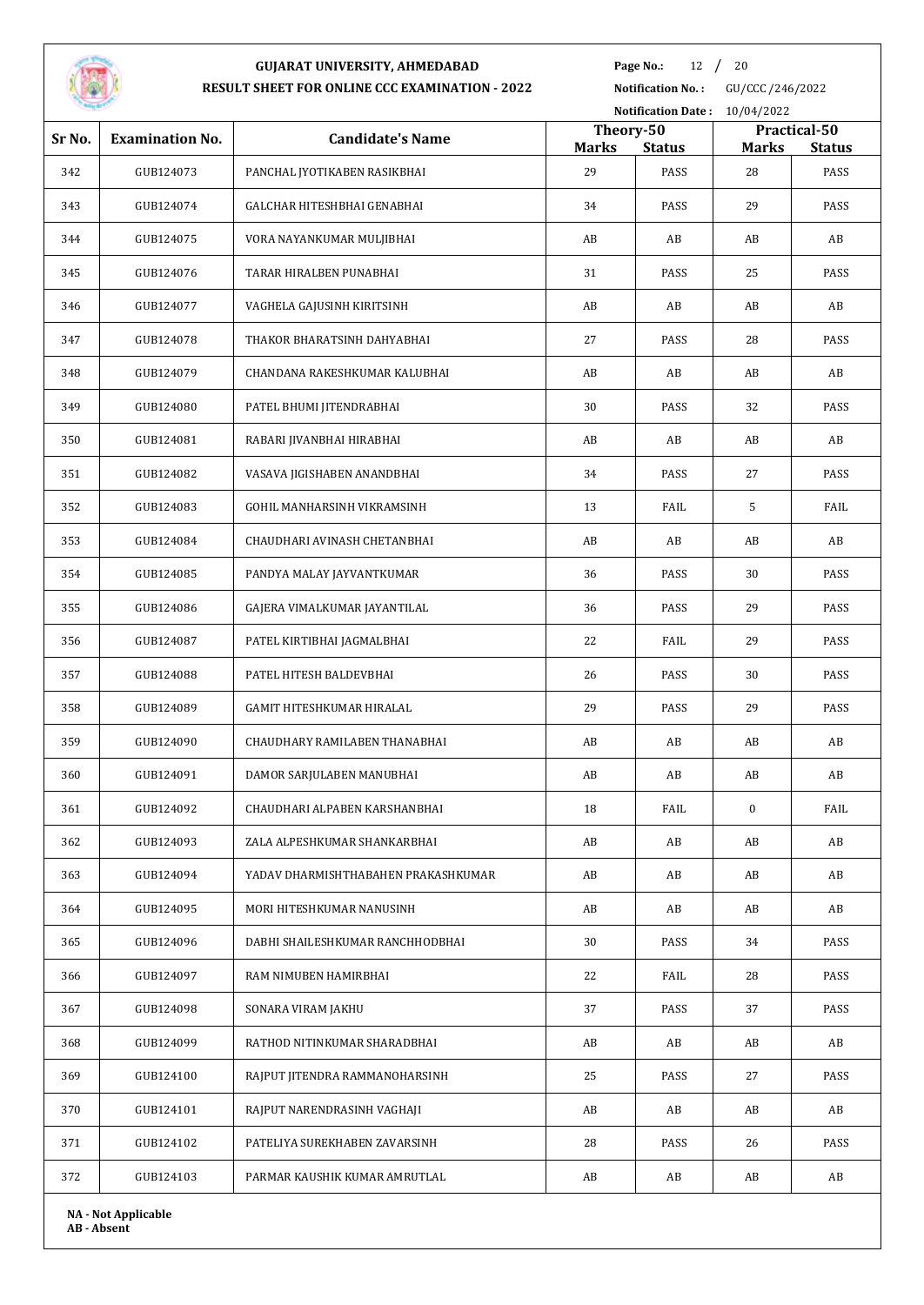

**Page No.:** 13 / 20

**Notification No. :** GU/CCC /246/2022

|        |                            |                                   |                    |                       | Notification Date: 10/04/2022 |                       |  |  |
|--------|----------------------------|-----------------------------------|--------------------|-----------------------|-------------------------------|-----------------------|--|--|
| Sr No. | <b>Examination No.</b>     | <b>Candidate's Name</b>           | Theory-50          |                       |                               | Practical-50          |  |  |
| 373    | GUB124104                  | RABARI ASHISHKUMAR NANUBHAI       | <b>Marks</b><br>33 | <b>Status</b><br>PASS | <b>Marks</b><br>29            | <b>Status</b><br>PASS |  |  |
| 374    | GUB124105                  | PATEL HEMANGIBAHEN SHAILESHBHAI   | 21                 | FAIL                  | 25                            | PASS                  |  |  |
| 375    | GUB124106                  | PATELIA SUREKHABEN ZAVARSINH      | AB                 | AB                    | AB                            | AB                    |  |  |
| 376    | GUB124107                  | KHAMBHLA BHAVESHBHAI SEJABHAI     | 30                 | PASS                  | 20                            | FAIL                  |  |  |
| 377    | GUB124108                  | CHAUDHARI HARESHBHAI DEVAJIBHAI   | 34                 | PASS                  | 34                            | PASS                  |  |  |
| 378    | GUB124109                  | JADEJA RAJDEEPSINH ANIRUDDHSINH   | 22                 | FAIL                  | 26                            | PASS                  |  |  |
|        |                            |                                   |                    |                       |                               |                       |  |  |
| 379    | GUB124110                  | THACKER ANKITA JAGDISHBHAI        | AB                 | AB                    | AB                            | AB                    |  |  |
| 380    | GUB124111                  | SOLANKI GHANSHYAMBHAI DHIRUBHAI   | AB                 | AB                    | 0                             | FAIL                  |  |  |
| 381    | GUB124112                  | MACHHI HARESHKUMAR GOVINDBHAI     | AB                 | AB                    | AB                            | AB                    |  |  |
| 382    | GUB124113                  | PARMAR JAYRAJSINH NARSANGBHAI     | AB                 | AB                    | AB                            | AB                    |  |  |
| 383    | GUB124114                  | MAKWANA JITENDRAKUMAR MANUBHAI    | 24                 | FAIL                  | 27                            | PASS                  |  |  |
| 384    | GUB124115                  | BARAD PRUTHVIRAJSINH BHUPATSINH   | 31                 | PASS                  | 33                            | PASS                  |  |  |
| 385    | GUB124116                  | CHAUDHARI KISHORBHAI RAGANATHBHAI | AB                 | AB                    | AB                            | AB                    |  |  |
| 386    | GUB124117                  | RANA KRUNAL SURESHBHAI            | AB                 | AB                    | AB                            | AB                    |  |  |
| 387    | GUB124118                  | MANVOR VARSHABEN AMBARAMBHAI      | 28                 | PASS                  | 21                            | FAIL                  |  |  |
| 388    | GUB124119                  | GADHAVI VIPULKUMAR HASMUKHBHAI    | 34                 | PASS                  | 20                            | FAIL                  |  |  |
| 389    | GUB124120                  | DESAI NIRAV BABULAL               | AB                 | AB                    | AB                            | AB                    |  |  |
| 390    | GUB124121                  | RAVAL SAGARBHAI KARAMSHIBHAI      | AB                 | AB                    | AB                            | AB                    |  |  |
| 391    | GUB124122                  | SOLANKI ALPESH RAVJIBHAI          | AB                 | AB                    | AB                            | AB                    |  |  |
| 392    | GUB124123                  | JOSHI HIRENKUMAR BHARATBHAI       | 19                 | FAIL                  | 15                            | FAIL                  |  |  |
| 393    | GUB124124                  | SOLANKI BHARATBHAI MADHABHAI      | 22                 | FAIL                  | 12                            | FAIL                  |  |  |
| 394    | GUB124125                  | BARAD PRAVINABEN PUNJABHAI        | AB                 | AB                    | AB                            | AB                    |  |  |
| 395    | GUB124126                  | CHAVDA JAYDIPSINH BHIKHUJI        | 11                 | FAIL                  | 30                            | PASS                  |  |  |
| 396    | GUB124127                  | MAKWANA PINALBAHEN KALABHAI       | 29                 | PASS                  | 18                            | FAIL                  |  |  |
| 397    | GUB124128                  | VAGHELA DHAVALSINH BHAMMARSINH    | 34                 | PASS                  | 34                            | PASS                  |  |  |
| 398    | GUB124129                  | PARMAR KAUSHIKKUMAR AMRUTLAL      | AB                 | AB                    | AB                            | AB                    |  |  |
| 399    | GUB124130                  | BILWAR RAMILABEN ASHWINBHAI       | AB                 | AB                    | AB                            | AB                    |  |  |
| 400    | GUB124131                  | DARJI ZANKHANA VISHNUKUMAR        | AB                 | AB                    | AB                            | AB                    |  |  |
| 401    | GUB124132                  | BHINGAL HEMANT HADABHAI           | AB                 | AB                    | AB                            | AB                    |  |  |
| 402    | GUB124133                  | SUTHAR NITINKUMAR JAYSHANKAR      | 28                 | PASS                  | 30                            | PASS                  |  |  |
| 403    | GUB124134                  | VASAVA SOMABHAI DEVAJIBHAI        | 27                 | PASS                  | 27                            | PASS                  |  |  |
|        |                            |                                   |                    |                       |                               |                       |  |  |
|        | <b>NA - Not Applicable</b> |                                   |                    |                       |                               |                       |  |  |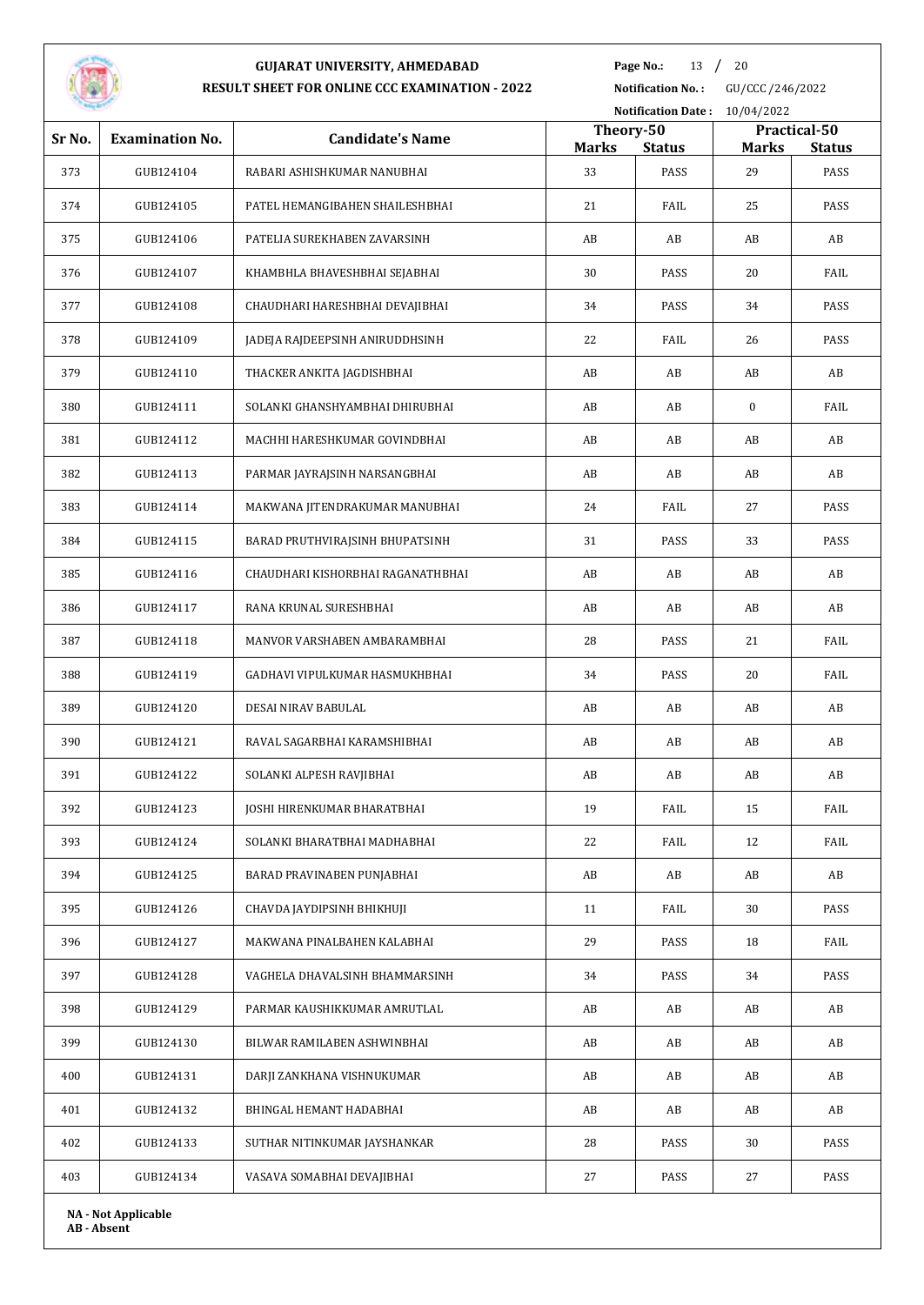

**Page No.:** 14 / 20

**Notification No. :** GU/CCC /246/2022

|        |                            |                                        |                           |               | Notification Date: 10/04/2022 |                               |  |  |
|--------|----------------------------|----------------------------------------|---------------------------|---------------|-------------------------------|-------------------------------|--|--|
| Sr No. | <b>Examination No.</b>     | <b>Candidate's Name</b>                | Theory-50<br><b>Marks</b> | <b>Status</b> | <b>Marks</b>                  | Practical-50<br><b>Status</b> |  |  |
| 404    | GUB124135                  | PATEL KOMALBEN KANUBHAI                | AB                        | AB            | AB                            | AB                            |  |  |
| 405    | GUB124136                  | GAMARA BHARATBHAI SATABHAI             | AB                        | AB            | AB                            | AB                            |  |  |
| 406    | GUB124137                  | CHAUHAN ROSHANI VINODBHAI              | AB                        | AB            | AB                            | AB                            |  |  |
| 407    | GUB124138                  | DESAI NIKUL KARAMSHIBHAI               | 37                        | PASS          | 37                            | PASS                          |  |  |
| 408    | GUB124139                  | KACHCHHI VARSHABEN J                   | 15                        | FAIL          | 17                            | FAIL                          |  |  |
| 409    | GUB124140                  | NADODA POOJABEN HIRABHAI               | AB                        | AB            | AB                            | AB                            |  |  |
| 410    | GUB124141                  | JADEJA HARDIKSINH VIRENDRASINH         | 35                        | PASS          | 33                            | PASS                          |  |  |
| 411    | GUB124142                  | AMBALIYA RAVIBHAI LAKHAMANBHAI         | 29                        | PASS          | 36                            | PASS                          |  |  |
| 412    | GUB124143                  | DODIYA JAYVANTBHAI VANESANGBHAI        | AB                        | AB            | AB                            | AB                            |  |  |
| 413    | GUB124144                  | HADKADA BHARATBHAI LAKSHMANBHAI        | 32                        | PASS          | 17                            | FAIL                          |  |  |
| 414    | GUB124145                  | SOLANKI DINESHBAHI JALAMBAHI           | 19                        | FAIL          | 17                            | FAIL                          |  |  |
| 415    | GUB124146                  | SISODIYA DIGVIJAYSINH PRAVINSINH       | AB                        | AB            | AB                            | AB                            |  |  |
| 416    | GUB124147                  | DIVRANIYA PARBATBHAI ARJANBHAI         | AB                        | AB            | AB                            | AB                            |  |  |
| 417    | GUB124148                  | PARMAR DIVYARAJ KHIMJIBHAI             | AB                        | AB            | AB                            | AB                            |  |  |
| 418    | GUB124149                  | VAGHELA VISHALBHAI BHUPATBHAI          | 28                        | PASS          | 34                            | PASS                          |  |  |
| 419    | GUB124150                  | PARMAR BHARGAVKUMAR MOHANBHAI          | 30                        | PASS          | 30                            | PASS                          |  |  |
| 420    | GUB124151                  | MAKWANA SACHIN MADHABHAI               | 21                        | FAIL          | 18                            | FAIL                          |  |  |
| 421    | GUB124152                  | BALAT ASHOKBHAI MOHANBHAI              | AB                        | AB            | AB                            | AB                            |  |  |
| 422    | GUB124153                  | RABARI RAHULBHAI MOHANBHAI             | AB                        | AB            | AB                            | AB                            |  |  |
| 423    | GUB124154                  | KALASAVA BHARATKUMAR RAGHJIBHAI        | 15                        | FAIL          | 13                            | FAIL                          |  |  |
| 424    | GUB124155                  | GOHIL SUMEET HARESHBHAI                | AB                        | AB            | AB                            | AB                            |  |  |
| 425    | GUB124156                  | DHALAVANIYA DASHARATHBHAI KAVAJEEBHAI  | AB                        | AB            | AB                            | AB                            |  |  |
| 426    | GUB124157                  | PATEL DAHYABHAI RAMJIBHAI              | AB                        | AB            | AB                            | AB                            |  |  |
| 427    | GUB124158                  | VAGHELA RUSHIRAJSINH HARISHCHANDRASINH | AB                        | AB            | AB                            | AB                            |  |  |
| 428    | GUB124159                  | DHANDHALAYA PAYALBAHEN HIMMATBHAI      | 27                        | PASS          | 28                            | PASS                          |  |  |
| 429    | GUB124160                  | VADODARIYA SAGAR BHIKHABHAI            | AB                        | AB            | AB                            | AB                            |  |  |
| 430    | GUB124161                  | JADEJA VEDIKABA KHUMANSINH             | 35                        | PASS          | 29                            | PASS                          |  |  |
| 431    | GUB124162                  | CHAUHAN SONALABA VISHNUSINH            | 17                        | FAIL          | 29                            | PASS                          |  |  |
| 432    | GUB124163                  | CHAUHAN YUVRAJSINH BHUPATSINH          | 25                        | PASS          | $\mathbf{0}$                  | FAIL                          |  |  |
| 433    | GUB124164                  | PATEL ARTIBAHEN ARVINDBHAI             | AB                        | AB            | AB                            | AB                            |  |  |
| 434    | GUB124165                  | SHEKH JAMILABANU RAJAKBHAI             | 26                        | PASS          | 25                            | PASS                          |  |  |
|        | <b>NA - Not Applicable</b> |                                        |                           |               |                               |                               |  |  |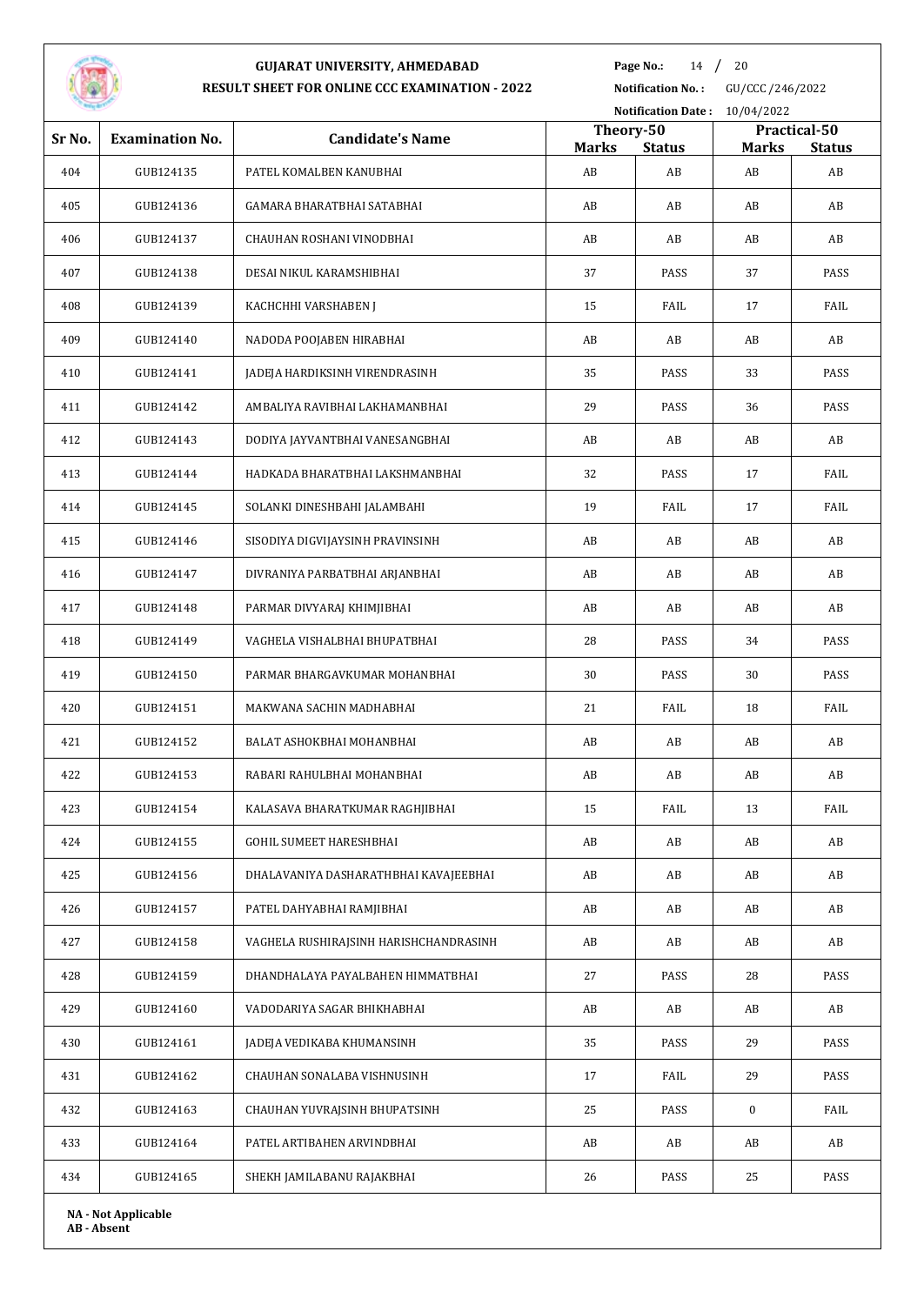

**Page No.:** 15 / 20

| <b>STATISTICS</b> |                            |                                 |                           | <b>Notification Date:</b> | 10/04/2022         |                     |
|-------------------|----------------------------|---------------------------------|---------------------------|---------------------------|--------------------|---------------------|
| Sr No.            | <b>Examination No.</b>     | <b>Candidate's Name</b>         | Theory-50<br><b>Marks</b> |                           |                    | Practical-50        |
| 435               | GUB124166                  | DAMOR ARCHANABEN JAYSINGBHAI    | AB                        | <b>Status</b><br>AB       | <b>Marks</b><br>AB | <b>Status</b><br>AB |
| 436               | GUB124167                  | CHAUDHARI MANISH BAHECHARBHAI   | AB                        | AB                        | AB                 | AB                  |
| 437               | GUB124168                  | RATHOD BHAVANABEN BHUPATSINH    | 28                        | PASS                      | 26                 | PASS                |
| 438               | GUB124169                  | LADVA BALDEVBHAI PRAVINBHAI     | 23                        | FAIL                      | 29                 | PASS                |
| 439               | GUB124170                  | PATEL BHARATIBEN RAMESHBHAI     | 16                        | FAIL                      | 5                  | FAIL                |
| 440               | GUB124171                  | JANI PINAKINBHAI RAMESHBHAI     | AB                        | AB                        | AB                 | AB                  |
| 441               | GUB124172                  | GOHIL JAYDIPSINH ARVINDSINH     | AB                        | AB                        | AB                 | AB                  |
| 442               | GUB124173                  | MANSURI MOHNISHALI RAFIKBHAI    | 36                        | PASS                      | 31                 | PASS                |
| 443               | GUB124174                  | SOLANKI CHIRAGKUMAR KANTILAL    | 33                        | PASS                      | 30                 | PASS                |
| 444               | GUB124175                  | TANK ASHOKBHAI BALADEVBHAI      | 33                        | PASS                      | 33                 | PASS                |
| 445               | GUB124176                  | CHAVDA DINESH KABABHAI          | AB                        | AB                        | AB                 | AB                  |
| 446               | GUB124177                  | GOHIL MAHIPALSINH DIGVIJAYSINH  | AB                        | AB                        | AB                 | AB                  |
| 447               | GUB124178                  | SIPAI WASIMBHAI IKBALBHAI       | AB                        | AB                        | AB                 | AB                  |
| 448               | GUB124179                  | RAVAL ISHAVARBHAI MANGALABHAI   | 28                        | PASS                      | 30                 | PASS                |
| 449               | GUB124180                  | PATEL PRIYANKABEN PARSOTTAMBHAI | 26                        | PASS                      | 25                 | PASS                |
| 450               | GUB124181                  | PARMAR DIGVIJAYSINH BALVANTSINH | AB                        | AB                        | AB                 | AB                  |
| 451               | GUB124182                  | SAIYED TOSIFAHEMED MUSTAKALI    | 29                        | PASS                      | 26                 | PASS                |
| 452               | GUB124183                  | DARJI DHAVALKUMAR VINUBHAI      | AB                        | AB                        | AB                 | AB                  |
| 453               | GUB124184                  | VASANI BHAVUBEN DHIRUBHAI       | AB                        | AB                        | AB                 | AB                  |
| 454               | GUB124185                  | JADEJA NARENDRASINH SALUJI      | AB                        | AB                        | AB                 | AB                  |
| 455               | GUB124186                  | PATEL HETALBEN KANUBHAI         | 26                        | PASS                      | 19                 | FAIL                |
| 456               | GUB124187                  | BHATU MENASIBHAI PARBATBHAI     | 27                        | PASS                      | 28                 | PASS                |
| 457               | GUB124188                  | GAMIT JAYSHREEBEN JESINGBHAI    | 32                        | PASS                      | 17                 | FAIL                |
| 458               | GUB124189                  | LAKUM GIRDHARLAL SHAMJIBHAI     | AB                        | AB                        | AB                 | AB                  |
| 459               | GUB124190                  | UPADHYAY HARDIKKUMAR RASIKBHAI  | 39                        | PASS                      | 31                 | PASS                |
| 460               | GUB124191                  | SOLANKI MANISHABEN KIRITKUMAR   | 19                        | FAIL                      | 10                 | FAIL                |
| 461               | GUB124192                  | VAGADIYA LAXMANBHAI MASURBHAI   | 26                        | PASS                      | 30                 | PASS                |
| 462               | GUB124193                  | MAKVANA BHIMJIBHAI RANABHAI     | 27                        | PASS                      | 20                 | FAIL                |
| 463               | GUB124194                  | KHAIR SONALBEN SHAKUBHAI        | AB                        | AB                        | AB                 | AB                  |
| 464               | GUB124195                  | NINAMA RASIKBHAI GOVINDBHAI     | 41                        | PASS                      | 20                 | FAIL                |
| 465               | GUB124196                  | MAKWANA BHIMJIBHAI CHHAGANBHAI  | 29                        | PASS                      | 30                 | PASS                |
|                   | <b>NA - Not Applicable</b> |                                 |                           |                           |                    |                     |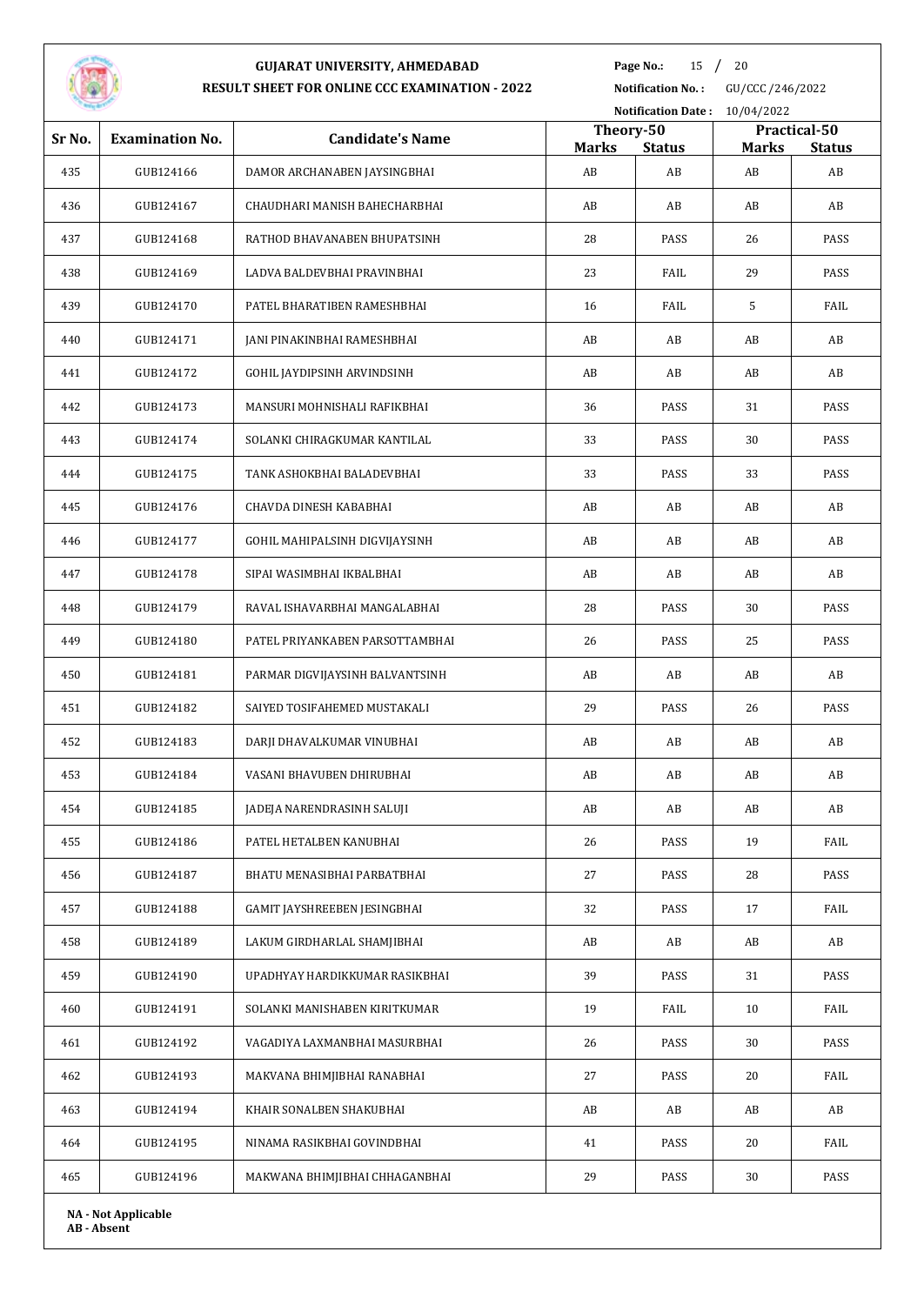

**Page No.:** 16 / 20

**Notification No. :** GU/CCC /246/2022

|        |                        |                                  |                           |               | Notification Date: 10/04/2022 |                               |  |  |
|--------|------------------------|----------------------------------|---------------------------|---------------|-------------------------------|-------------------------------|--|--|
| Sr No. | <b>Examination No.</b> | <b>Candidate's Name</b>          | Theory-50<br><b>Marks</b> | <b>Status</b> | <b>Marks</b>                  | Practical-50<br><b>Status</b> |  |  |
| 466    | GUB124197              | SADAT DIXIT KANTILAL             | 33                        | PASS          | 30                            | PASS                          |  |  |
| 467    | GUB124198              | KATHAD ANIL CHANABHAI            | AB                        | AB            | AB                            | AB                            |  |  |
| 468    | GUB124199              | SOJITRA YOGESHKUMAR JAYANTIBHAI  | 34                        | PASS          | 28                            | PASS                          |  |  |
| 469    | GUB124200              | PARMAR BHARATBHAI KARMANBHAI     | 30                        | PASS          | 29                            | PASS                          |  |  |
| 470    | GUB124201              | CHUNARA AJAYKUMAR POPATBHAI      | AB                        | AB            | AB                            | AB                            |  |  |
| 471    | GUB124202              | ZALA NARENDRASINH KIRITSINH      | AB                        | AB            | AB                            | AB                            |  |  |
| 472    | GUB124203              | KATHIRIYA DAYA GOBARBHAI         | 31                        | PASS          | 15                            | FAIL                          |  |  |
| 473    | GUB124204              | ZALAIYA BHARATKUMAR RAJESHBHAI   | 25                        | PASS          | 25                            | PASS                          |  |  |
| 474    | GUB124205              | GADHVI NARESHKUMAR SAVDASBHAI    | AB                        | AB            | AB                            | AB                            |  |  |
| 475    | GUB124206              | GOHEL JATINKUMAR BHAILALBHAI     | AB                        | AB            | AB                            | AB                            |  |  |
| 476    | GUB124207              | DHOOM GANESHBHAI SOMABHAI        | AB                        | AB            | AB                            | AB                            |  |  |
| 477    | GUB124208              | DESAI ARCHNA CHHAGANBHAI         | 31                        | PASS          | 25                            | PASS                          |  |  |
| 478    | GUB124209              | MALIVAD RAMABHAI NAVABHAI        | 27                        | PASS          | 30                            | PASS                          |  |  |
| 479    | GUB124210              | GOHIL SURESHBHAI BUDDHISAGAR     | AB                        | AB            | AB                            | AB                            |  |  |
| 480    | GUB124211              | CHUDASAMA AVNITABEN GORDHANBHAI  | AB                        | AB            | AB                            | AB                            |  |  |
| 481    | GUB124212              | CHAVDA CHETANKUMAR BHAGAVANBHAI  | AB                        | AB            | AB                            | AB                            |  |  |
| 482    | GUB124213              | RAVIYA KARTIKKUMAR NANDLALBHAI   | 27                        | PASS          | 29                            | PASS                          |  |  |
| 483    | GUB124214              | THAKOR MEGHARAJSINH JAYANTIJI    | AB                        | AB            | AB                            | AB                            |  |  |
| 484    | GUB124215              | JOGARANA JAGDISH HIRAMANBHAI     | AB                        | AB            | AB                            | AB                            |  |  |
| 485    | GUB124216              | KACHHADIYA ASMITA DHIRUBHAI      | AB                        | AB            | AB                            | AB                            |  |  |
| 486    | GUB124217              | DAMOR RAMANBHAI BHURSINGBHAI     | 18                        | FAIL          | 25                            | PASS                          |  |  |
| 487    | GUB124218              | VEGAD PRASHANTBHAI BABUBHAI      | 41                        | PASS          | 36                            | PASS                          |  |  |
| 488    | GUB124219              | AASAL HETALBEN SHANKARBHAI       | AB                        | AB            | AB                            | AB                            |  |  |
| 489    | GUB124220              | CHUDASAMA DIVYARAJSINH BHAYLUBHA | AB                        | AB            | AB                            | AB                            |  |  |
| 490    | GUB124221              | ADIKI SREENIVASULU BASAWARAJ     | AB                        | AB            | AB                            | AB                            |  |  |
| 491    | GUB124222              | PRAJAPATI DILIPBHAI RAYMALBHAI   | 14                        | FAIL          | 8                             | FAIL                          |  |  |
| 492    | GUB124223              | SOLANKI AAKASH KANTIBHAI         | AB                        | AB            | AB                            | AB                            |  |  |
| 493    | GUB124224              | VANKAR SUNILBHAI SHIVABHAI       | 19                        | FAIL          | 15                            | FAIL                          |  |  |
| 494    | GUB124225              | ROJASARA MAHESHBHAI KUNVARJIBHAI | AB                        | AB            | AB                            | AB                            |  |  |
| 495    | GUB124226              | SANANDIYA VIPULKUMAR MULJIBHAI   | 35                        | PASS          | 25                            | PASS                          |  |  |
| 496    | GUB124227              | PARMAR BHALABHAI BHAGBHAI        | AB                        | AB            | AB                            | AB                            |  |  |
|        |                        |                                  |                           |               |                               |                               |  |  |

**NA - Not Applicable AB - Absent**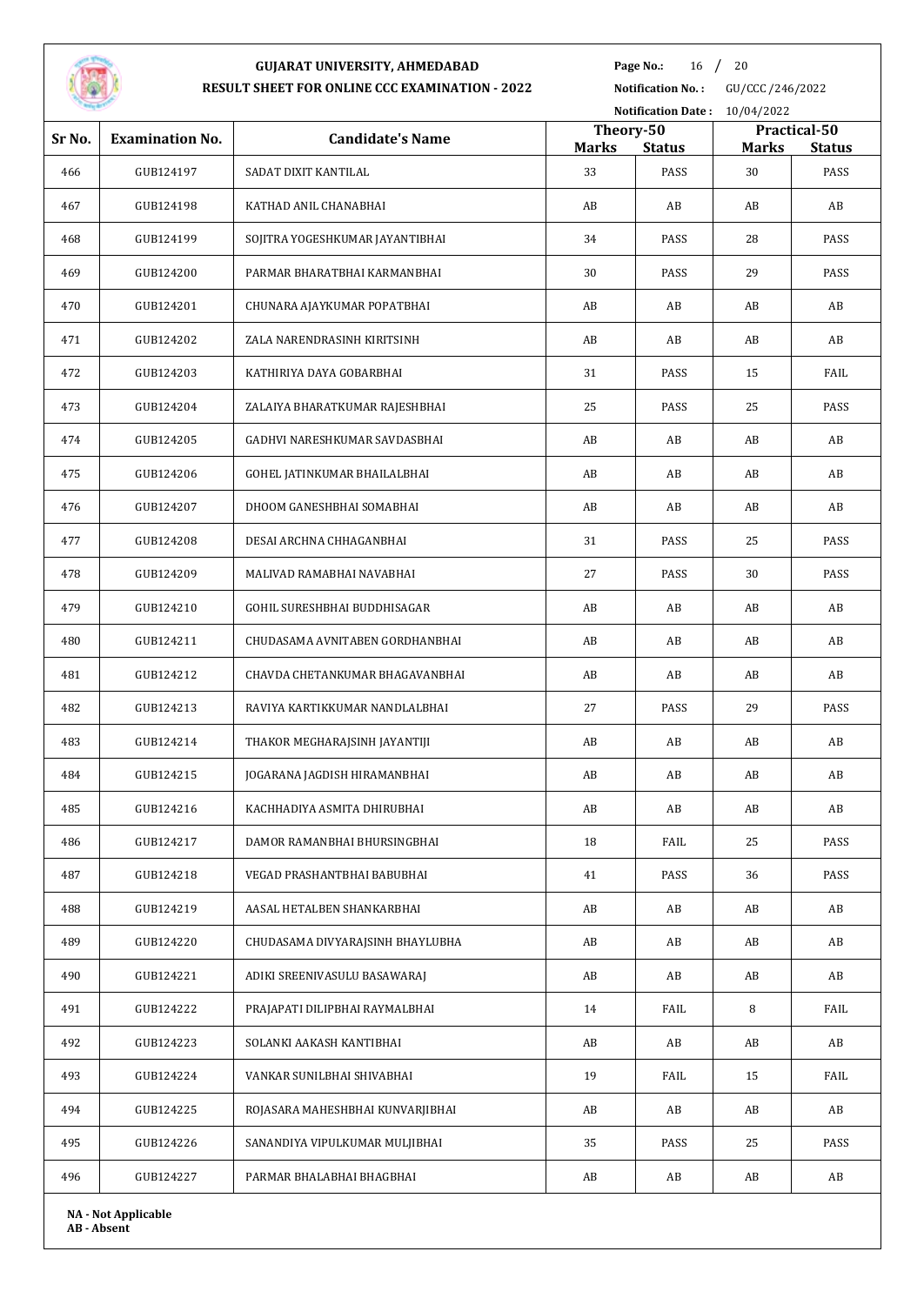

**Page No.:** 17 / 20

**Notification No. :** GU/CCC /246/2022

| --     |                            |                                    |                    | <b>Notification Date:</b> | 10/04/2022         |                       |
|--------|----------------------------|------------------------------------|--------------------|---------------------------|--------------------|-----------------------|
| Sr No. | <b>Examination No.</b>     | <b>Candidate's Name</b>            | Theory-50          |                           |                    | Practical-50          |
| 497    | GUB124228                  | DAMOR GANGABEN NARVATBHAI          | <b>Marks</b><br>30 | <b>Status</b><br>PASS     | <b>Marks</b><br>25 | <b>Status</b><br>PASS |
| 498    | GUB124229                  | JANI MANOJKUMAR MAHASHANKARBHAI    | AB                 | AB                        | AB                 | AB                    |
| 499    | GUB124230                  | SOLANKI MILANKUMAR JASUBHAI        | AB                 | AB                        | AB                 | AB                    |
| 500    | GUB124231                  | JOSHI RATNESH PRAKASHBHAI          | 15                 | FAIL                      | 25                 | PASS                  |
| 501    | GUB124232                  | LOH RAMESHKUMAR NARSANGBHAI        | 19                 | FAIL                      | 25                 | PASS                  |
| 502    | GUB124233                  | PATEL JAGRUTIBEN PRAVINBHAI        | 28                 | PASS                      | 30                 | PASS                  |
|        |                            |                                    |                    |                           |                    |                       |
| 503    | GUB124234                  | MAKVANA GOPALBHAI SUKHABHAI        | AB                 | AB                        | AB                 | AB                    |
| 504    | GUB124235                  | LIMBACHIYA HIMANSHU VISHNUBHAI     | AB                 | AB                        | AB                 | AB                    |
| 505    | GUB124236                  | PATEL NIKITA DHIRENDRABHAI         | 26                 | PASS                      | 25                 | PASS                  |
| 506    | GUB124237                  | PATEL MANHARBHAI GOVINDBHAI        | 30                 | PASS                      | 30                 | PASS                  |
| 507    | GUB124238                  | SOLANKI CHHAYABA SURSINH           | AB                 | AB                        | AB                 | AB                    |
| 508    | GUB124239                  | CHUDASAMA DIVYARAJSINH BHAYLUBHA   | 24                 | FAIL                      | 31                 | PASS                  |
| 509    | GUB124240                  | KAGASIYA SANJAYKUMAR RAVJIBHAI     | 26                 | PASS                      | 25                 | PASS                  |
| 510    | GUB124241                  | PATEL CHAHNABEN MITESHKUMAR        | AB                 | AB                        | AB                 | AB                    |
| 511    | GUB124242                  | PATEL MAVJIBHAI NARSENGABHAI       | AB                 | AB                        | AB                 | AB                    |
| 512    | GUB124243                  | PARMAR KIRANBEN MAHENDRABHAI       | 26                 | PASS                      | 29                 | PASS                  |
| 513    | GUB124244                  | PARMAR NARENDRAKUMAR PRABHATSINH   | 31                 | PASS                      | 25                 | PASS                  |
| 514    | GUB124245                  | DABHI MAHESAHBHAI GANESHBHAI       | AB                 | AB                        | AB                 | AB                    |
| 515    | GUB124246                  | SOLANKI HANSA JERAMBHAI            | 24                 | FAIL                      | 30                 | PASS                  |
| 516    | GUB124247                  | BALOCH YASIRKHAN KHAJEKHAN         | AB                 | AB                        | AB                 | AB                    |
| 517    | GUB124248                  | KHAMBHALA JAYSHRIBEN BHIKHABHAI    | 15                 | FAIL                      | 8                  | FAIL                  |
| 518    | GUB124249                  | PATEL KOKILABEN RAMJIBHAI          | AB                 | AB                        | AB                 | AB                    |
| 519    | GUB124250                  | BHADARKA HITESH HARDASHBHAI        | 29                 | PASS                      | 33                 | PASS                  |
| 520    | GUB124251                  | VASAVA ANJALI SUREMDRABHAI         | AB                 | AB                        | AB                 | AB                    |
| 521    | GUB124252                  | BARIA TEJALBEN UKARBHAI            | AB                 | AB                        | AB                 | AB                    |
| 522    | GUB124253                  | DESAI KOMALBEN BALDEVBHAI          | 36                 | PASS                      | 29                 | PASS                  |
| 523    | GUB124254                  | PARMAR GAYATRIKUVARBA CHAMPAKSINH  | 30                 | PASS                      | 32                 | PASS                  |
| 524    | GUB124255                  | BARIYA UMABEN SHANUBHAI            | 16                 | FAIL                      | 20                 | FAIL                  |
| 525    | GUB124256                  | PATEL NIMISHBEN JITENDRABHAI       | 10                 | FAIL                      | 21                 | FAIL                  |
| 526    | GUB124257                  | VASAVA PRITIBEN PRAKASHBHAI        | 19                 | FAIL                      | 26                 | PASS                  |
| 527    | GUB124258                  | KANSODARIYA HITESHKUMAR KALYANBHAI | AB                 | AB                        | AB                 | AB                    |
|        |                            |                                    |                    |                           |                    |                       |
|        | <b>NA - Not Applicable</b> |                                    |                    |                           |                    |                       |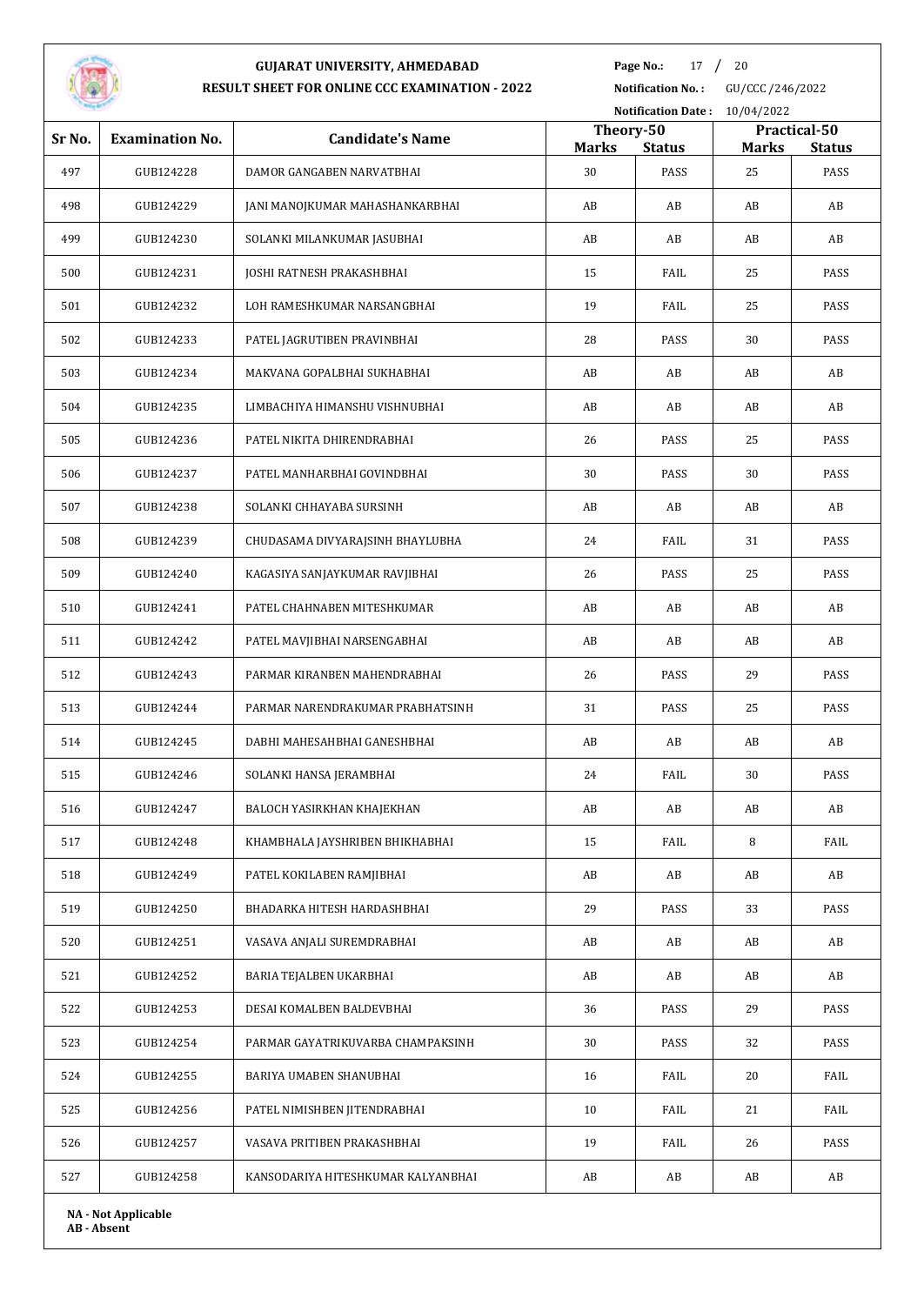

**Page No.:** 18 / 20

|        |                        |                                 |                           |               | Notification Date: 10/04/2022 |                               |  |  |
|--------|------------------------|---------------------------------|---------------------------|---------------|-------------------------------|-------------------------------|--|--|
| Sr No. | <b>Examination No.</b> | <b>Candidate's Name</b>         | Theory-50<br><b>Marks</b> | <b>Status</b> | <b>Marks</b>                  | Practical-50<br><b>Status</b> |  |  |
| 528    | GUB124259              | VANKAR NITINBHAI GOVINDBHAI     | AB                        | AB            | AB                            | AB                            |  |  |
| 529    | GUB124260              | KANTARIYA PANKAJBHAI DULABHAI   | AB                        | AB            | AB                            | AB                            |  |  |
| 530    | GUB124261              | VASAVA SEJALBEN UKKADBHAI       | AB                        | AB            | AB                            | AB                            |  |  |
| 531    | GUB124262              | KHARADI RITESHKUMAR PARVATSINH  | 19                        | FAIL          | 31                            | PASS                          |  |  |
| 532    | GUB124263              | JANI NISHABEN PREMJIBHAI        | 23                        | FAIL          | 30                            | PASS                          |  |  |
| 533    | GUB124264              | GOHIL VIJAYKUMAR ARJANBHAI      | 21                        | FAIL          | 18                            | FAIL                          |  |  |
| 534    | GUB124265              | PRAJAPATI PRATIKKUMAR NAGINBHAI | 32                        | PASS          | 33                            | PASS                          |  |  |
| 535    | GUB124266              | BAROT MANISHABEN RAMESHBHAI     | AB                        | AB            | AB                            | AB                            |  |  |
| 536    | GUB124267              | PARMAR JYOTSHANABEN RAMJIBHAI   | AB                        | AB            | AB                            | AB                            |  |  |
| 537    | GUB124268              | BARAIYA VIDHIBEN BHAVANBHAI     | 31                        | PASS          | 37                            | PASS                          |  |  |
| 538    | GUB124269              | CHAUDHARY PREMILABEN BHAVABHAI  | 16                        | FAIL          | 5                             | FAIL                          |  |  |
| 539    | GUB124270              | CHAUDHARY ASHOKKUMAR PARBATBHAI | 25                        | PASS          | 20                            | FAIL                          |  |  |
| 540    | GUB124271              | DAMOR JASODABEN NARVATSINH      | AB                        | AB            | AB                            | AB                            |  |  |
| 541    | GUB124272              | CHAUDHARY GITABEN BHANAJI       | 14                        | FAIL          | 29                            | PASS                          |  |  |
| 542    | GUB124273              | SOLANKI BHUMIKABEN KANTILAL     | 27                        | PASS          | 29                            | PASS                          |  |  |
| 543    | GUB124274              | PATEL PARUBEN BABARBHAI         | AB                        | AB            | AB                            | AB                            |  |  |
| 544    | GUB124275              | SUTHAR URVASHIBEN JASHVANTBHAI  | 29                        | PASS          | 28                            | PASS                          |  |  |
| 545    | GUB124276              | GAMIT MANISH DILIPBHAI          | 27                        | PASS          | 30                            | PASS                          |  |  |
| 546    | GUB124277              | GOHEL VIMALBAHEN RAMESHCHANDRA  | 28                        | PASS          | 26                            | PASS                          |  |  |
| 547    | GUB124278              | DAMOR DHARMESHKUMAR MOHANBHAI   | AB                        | AB            | AB                            | AB                            |  |  |
| 548    | GUB124279              | RAVAL SANGEETABEN KHENGARBHAI   | 12                        | FAIL          | $\boldsymbol{0}$              | FAIL                          |  |  |
| 549    | GUB124280              | CHOVATIYA PRASANNBEN LAKHUBHAI  | AB                        | AB            | AB                            | AB                            |  |  |
| 550    | GUB124281              | GOHIL DHARMENDRASINH BALDEVSINH | 30                        | PASS          | 33                            | PASS                          |  |  |
| 551    | GUB124282              | CHAUDHARI NILA BEN JOGA BHAI    | 18                        | FAIL          | 9                             | FAIL                          |  |  |
| 552    | GUB124283              | SOLANKI BHANJIBHAI PIRABHAI     | 31                        | PASS          | 32                            | PASS                          |  |  |
| 553    | GUB124284              | BALSARI JAGRUTIBEN SURESHBHAI   | 23                        | FAIL          | 28                            | PASS                          |  |  |
| 554    | GUB124285              | SHEKH ALTAMAS PIRUBHAI          | 29                        | PASS          | 33                            | PASS                          |  |  |
| 555    | GUB124286              | CHAUDHARI SITABEN VAGAJI        | 15                        | FAIL          | 13                            | FAIL                          |  |  |
| 556    | GUB124287              | KHANT SUMITRABEN RANJITBHAI     | 22                        | FAIL          | 12                            | FAIL                          |  |  |
| 557    | GUB124288              | JOSHI RONAK SANJAYKUMAR         | AB                        | AB            | AB                            | AB                            |  |  |
| 558    | GUB124289              | MAKAVANA JIGNESHKUMAR BHIKHAJI  | AB                        | AB            | AB                            | AB                            |  |  |
|        |                        |                                 |                           |               |                               |                               |  |  |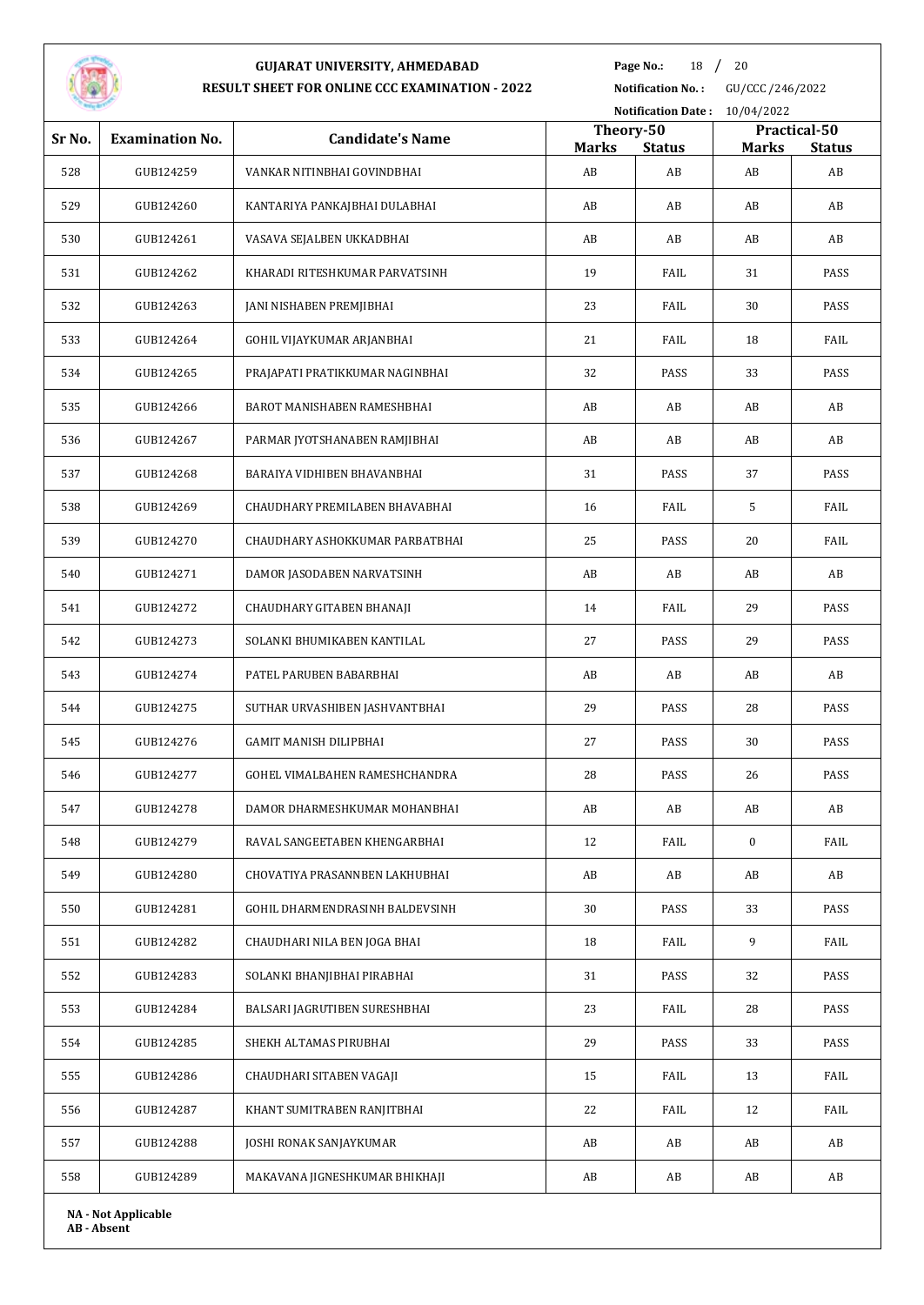

**Page No.:** 19 / 20

**Notification No. :** GU/CCC /246/2022

|        |                            |                                  |                           |               | Notification Date: 10/04/2022 |                               |  |  |
|--------|----------------------------|----------------------------------|---------------------------|---------------|-------------------------------|-------------------------------|--|--|
| Sr No. | <b>Examination No.</b>     | <b>Candidate's Name</b>          | Theory-50<br><b>Marks</b> | <b>Status</b> |                               | Practical-50<br><b>Status</b> |  |  |
| 559    | GUB124290                  | NAKUM JAGDISHBHAI GADABHAI       | AB                        | AB            | <b>Marks</b><br>AB            | AB                            |  |  |
| 560    | GUB124291                  | PATEL VIRENKUMAR MANUBHAI        | AB                        | AB            | AB                            | AB                            |  |  |
| 561    | GUB124292                  | RAVAL VASHRAMBHAI BHURABHAI      | AB                        | AB            | AB                            | AB                            |  |  |
| 562    | GUB124293                  | VASAVA ISHVARBHAI SUKALALBHAI    | 29                        | PASS          | 25                            | PASS                          |  |  |
| 563    | GUB124294                  | RATHOD KEYURKUMAR GUNVANTBHAI    | AB                        | AB            | AB                            | AB                            |  |  |
| 564    | GUB124295                  | VASAVA MITTAL NANUBHAI           | AB                        | AB            | AB                            | AB                            |  |  |
| 565    | GUB124296                  | MAKWANA RAHULBHAI GANESHBHAI     | 31                        | PASS          | 31                            | PASS                          |  |  |
| 566    | GUB124297                  | MANSURI BILKIS SATTARBHAI        | 28                        | PASS          | 28                            | PASS                          |  |  |
| 567    | GUB124298                  | RATHOD GITABEN MAGANBHAI         | AB                        | AB            | AB                            | AB                            |  |  |
| 568    | GUB124299                  | ZANKAT CHETANABEN RAMSINHBHAI    | 23                        | FAIL          | 26                            | PASS                          |  |  |
| 569    | GUB124300                  | CHANDRAVADIA DHAVALKUMAR RAMBHAI | 30                        | PASS          | 35                            | PASS                          |  |  |
| 570    | GUB124301                  | LAKUM SHAKTISINH AJITSINH        | 28                        | PASS          | 28                            | PASS                          |  |  |
| 571    | GUB124302                  | DANGAR GHANSHYAM GEMABHAI        | 26                        | PASS          | 29                            | PASS                          |  |  |
| 572    | GUB124303                  | CHANDISA BHARATBHAI KANTILAL     | AB                        | AB            | AB                            | AB                            |  |  |
| 573    | GUB124304                  | JOSHI PAYALBEN BALDEVBHAI        | AB                        | AB            | AB                            | AB                            |  |  |
| 574    | GUB124305                  | CHAUDHARY BHUPENDRASING GERAJI   | 29                        | PASS          | 30                            | PASS                          |  |  |
| 575    | GUB124306                  | MEHTA NIYATI ABHILASHBHAI        | 23                        | FAIL          | 32                            | PASS                          |  |  |
| 576    | GUB124307                  | VASAVA ALKESHKUMAR KHUMANSINH    | AB                        | AB            | AB                            | AB                            |  |  |
| 577    | GUB124308                  | PATIL JAGDISH ABAJIBHAI          | AB                        | AB            | AB                            | AB                            |  |  |
| 578    | GUB124309                  | BARIA GITABEN NARENDRASINH       | 32                        | PASS          | 28                            | PASS                          |  |  |
| 579    | GUB124310                  | PARMAR MANISHABEN ARVINDBHAI     | AB                        | AB            | AB                            | AB                            |  |  |
| 580    | GUB124311                  | PATNI RAKESHKUMAR ISHVARBHAI     | AB                        | AB            | AB                            | AB                            |  |  |
| 581    | GUB124312                  | GADHAVI NIRMALKUMAR JABARDAN     | 30                        | PASS          | 28                            | PASS                          |  |  |
| 582    | GUB124313                  | THAKOR DILIPJI LILAJI            | 28                        | PASS          | 27                            | PASS                          |  |  |
| 583    | GUB124314                  | RABARI BHARATKUMAR VALJIBHAI     | AB                        | AB            | AB                            | AB                            |  |  |
| 584    | GUB124315                  | DESAI DEVSINHBHAI AMATHABHAI     | $\boldsymbol{0}$          | FAIL          | $\bf{0}$                      | FAIL                          |  |  |
| 585    | GUB124316                  | MAKVANA ARAVINDKUMAR BHIMABHAI   | 25                        | PASS          | 13                            | FAIL                          |  |  |
| 586    | GUB124317                  | BHAMAT MAHESHKUMAR BHURABHAI     | AB                        | AB            | AB                            | AB                            |  |  |
| 587    | GUB124318                  | JANSARI NILESH NARBHERAM         | 28                        | PASS          | 30                            | PASS                          |  |  |
| 588    | GUB124319                  | GOYAL KANUBHAI NANUBHAI          | 15                        | FAIL          | 16                            | FAIL                          |  |  |
| 589    | GUB124320                  | VAGHELA JAYESHKUMAR BHIKHABHAI   | AB                        | AB            | AB                            | AB                            |  |  |
|        | <b>NA - Not Applicable</b> |                                  |                           |               |                               |                               |  |  |